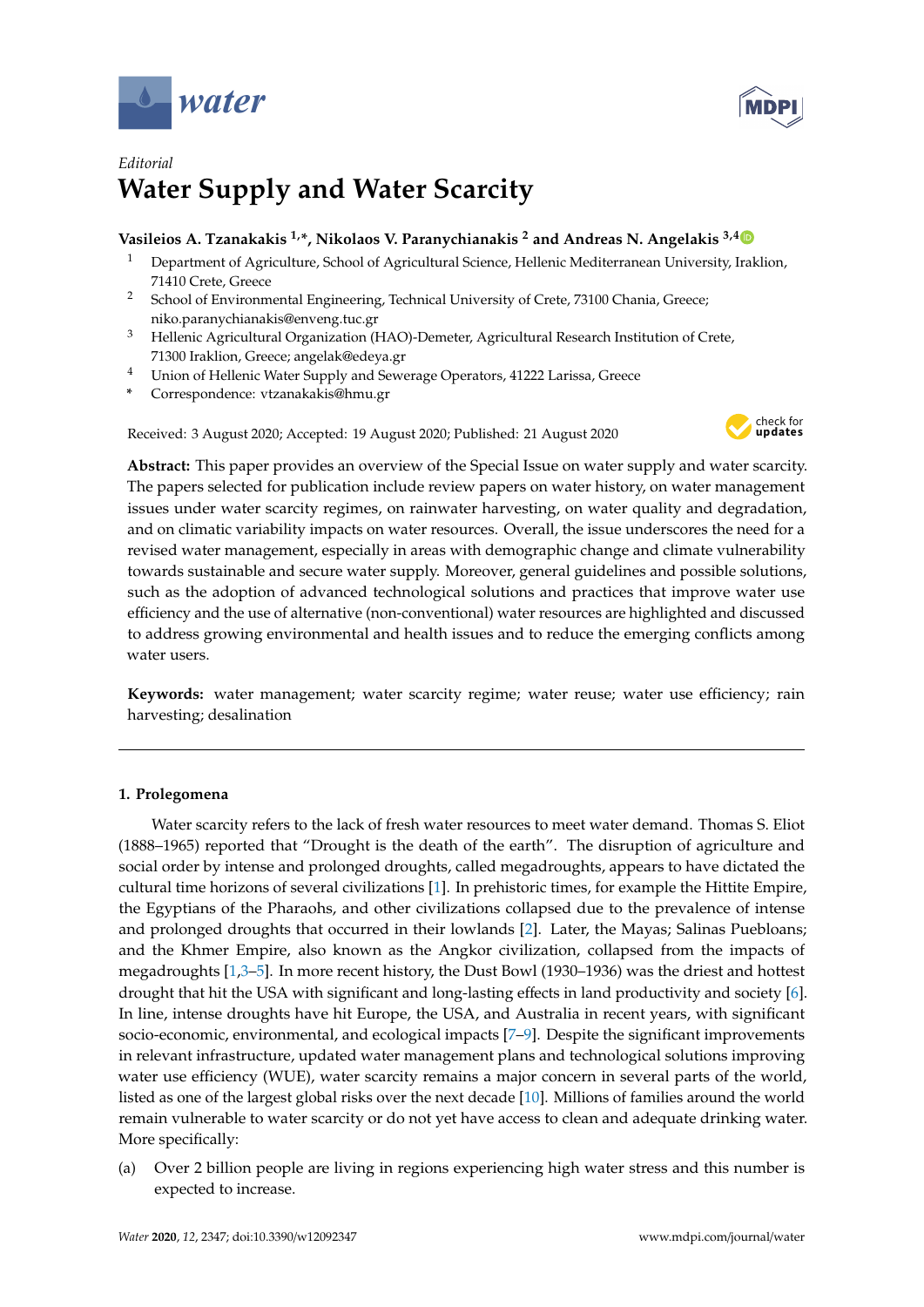- (b) Over 1 billion people do not have access to clean and safe drinking water.
- (c) About 3.4 million people die each year due to the use of contaminated water.
- (d) Millions of women and children spend several hours each day collecting water from an average distance of 6 km.
- (e) At any given time, half of the world's hospital beds are occupied by patients suffering from diseases associated with lack of access to clean water.

Water scarcity imposes strong constraints in terms of social integrity and economic development. The primary sector that is affected is agriculture, accounting for more than 80% of the total water use [\[11\]](#page-10-2). Domestic use also follows an increasing trend over the years due to population growth, living standards requirements, and increasing temperature. These human alterations in the natural hydrologic cycle in conjunction with global warning will cause strong shifts in water availability and demands, and will intensify conflicts between users, outlining the need for updating the existing water governance plans to meet future demands and to ensure sustainable use of water. The improvements will require water resource planning at a finer spatial scale than the basic hydrologic unit (watershed) and give greater emphasis on water recycling, improved WUE by users, and real-time monitoring of water reserves and demands.

Considering the uneven spatial and temporal distribution of water resources and increased water demand, it is necessary to investigate the exploitation of alternative water sources, e.g., recycled water, brackish water, and rainwater [\[12,](#page-10-3)[13\]](#page-10-4), in order to close the gap between offer and demand [\[14\]](#page-10-5). Water recycling, particularly in agriculture, provides comparative advantages since it increases water availability for other activities (domestic and industrial use), reducing the competition between users and preventing overexploitation and degradation of natural water bodies. This perspective seems to be developing in many countries around the world [\[13](#page-10-4)[,15](#page-10-6)[–17\]](#page-10-7).

The above-mentioned challenges of the water sector in a changing world underline the need for updating the existing water governance frameworks, policies, and applied management strategies to provide incentives and generate opportunities for sustainable use of water resources. Such measures are (a) the need to re-examine all potential sources including non-conventional sources, (b) development of region-wide water resource management programs, and (c) implementation of voluntary and mandatory water conservation measures.

This Special Issue on water supply and water scarcity addresses some of the above aspects, emphasizing on the current knowledge, future trends, and challenges in the water sector under water scarcity. More specifically, this special issue advances our existing knowledge on water resource management on five disciplines, focusing on (a) evolution of hydro-technologies through the centuries, (b) water management issues under water scarcity regimes, (c) rainwater harvesting (RWH), (d) quality of water resources, and on (e) climatic changes and/or variability impacts on water resources.

#### **2. The Main Contribution of This Special Issue**

The articles included in this issue cover a wide spectrum of thematology. The 12 papers published are grouped into 5 categories: (a) one paper deals with the evolution of irrigation technologies, (b) six studies focus on water management issues under water scarcity, (c) two papers investigate rainwater harvesting (RWH), (d) two papers deal with water quality and degradation of water resources, and (e) one paper addresses the chimeric changes impacts on water resources.

Angelakis et al. [\[18\]](#page-10-8) review the evolution of irrigation practices through the millennia, considering archeological evidence from remnants and the relevant literature. Compiled knowledge indicates the development of sophisticated irrigation and water storage systems since the prehistoric times to adapt to water scarcity. Examples are provided from the Bronze Age civilizations (Minoans, Egyptians, and Indus valley), pre-Columbian societies, those grown in historic times (Chinese, Hellenic, and Roman), late-Columbian societies (Aztecs and Incas), Byzantines, Ottomans, and Arabs [\[19\]](#page-10-9). In ancient Egypt, for example, farmers took advantage of the periodic flooding of the Nile River to increase crop yields by putting out seeds in soils that had been recently covered and fertilized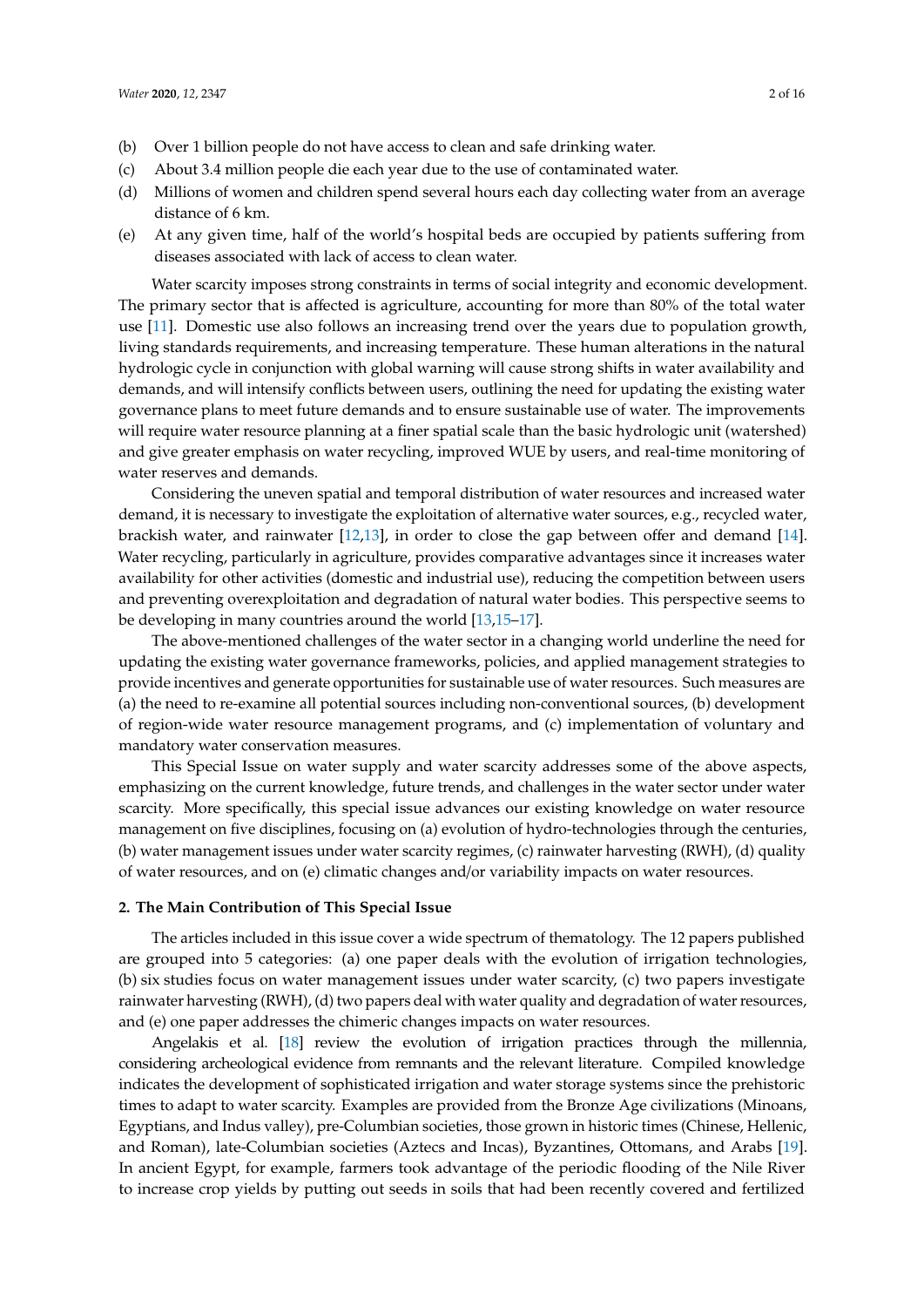with floodwater and silt deposits. In arid and semi-arid regions, farmers used perennial springs and seasonal runoff under conditions completely different from the rivers of Mesopotamia, Egypt, India, and the first dynasties in China. The implications and impacts of irrigation on modern management of water resources, as well as on irrigated agriculture, are also discussed and the major challenges are outlined. An important finding from the study is that ancient practices could be adapted to cope with the present challenges in agricultural production and environmental protection.

#### *2.1. Water Management under Water Scarcity Regimes*

Preservation of ecological flow and natural water bodies remains a high priority under water scarcity conditions. Effective restoration and management plans for water can lead to significant benefits to the economy, society, and environment. Such a case is the historical Aculeo Lagoon, which is one of the largest natural bodies of water in central Chile [\[20\]](#page-10-10). The lake, from 2012 to 2018, was progressively dried as consequence of intense droughts in the surrounding area, causing imbalances between water reserves and withdraws. In the study, the modelling (MODFLOW) simulations confirmed the water imbalances between lake inflows and outflows, attributable to (i) high groundwater demands; (ii) drying of the lagoon's natural and/or man-made stream tributaries; and (iii) decreases in precipitation that affected water capture, storage, and natural drainage, resulting in the lake drying up. To address the problem, the study proposed the implementation of a monitoring and recovery plan (MRP) based on the simulation, considering the combination of three feasible options: (i) the recovery of natural tributaries, (ii) reductions of groundwater pumping, and (iii) feasibility analysis of water importation alternatives either from groundwater or nearby basins. Moreover, the authors argued that the restoration of the Aculeo Lagoon will require supporting actions, such as investments (USD 10 million) in infrastructure for water transfer into the lagoon and training of the involved stakeholders.

Acute and chronic water scarcity affects 4 billion people worldwide, a number that is likely to climb in the upcoming years due to population growth [\[21\]](#page-10-11). McNally et al. [\[22\]](#page-10-12) investigated the development and implementation of a monthly acute water scarcity monitoring system on the basis of hydrologic data gathered from the Famine Early Warning System Network (FEWS NET) and the Land Data Assimilation System (FLDAS), as well as population data from WorldPop. The system computes the annual water availability per capita and yields updated maps of acute water scarcity at monthly intervals by using the Falkenmark classifications and departures from the long-term mean classification. The maps, designed to serve FEWS NET objectives, highlight the acute water scarcity events and provide up-to-date and interpretable information to decision-makers. Further improvements could include the applicability of the approach to lower spatial scales, improved coverage of the populations living in marginal areas (the Sahara Desert, Eastern Kenya, the Kalahari Desert), and addressing the uncertainties stemming from hydrologic or land surface modeling.

The study of van de Griend et al. [\[23\]](#page-10-13) deals with the indoor use of water, examining the bathing technology. More specifically, the study showed that the inclusion of a hyperbolic vortex in a showerhead can increase the flow rate compared to a showerhead without a vortex for a given discharge without reducing the nozzle diameter. This was achieved by air bubbles introduced from the central part of the nozzle matrix in the sprayed liquid, causing higher liquid velocities and break-up length in the peripheral nozzles. The study argues that a vortex showerhead could save up to 14% of the water compared to conventional showerheads. Additionally, they detected an increase in pH and a reduction of the redox potential compared to conventional technology, indicating an increased degassing of  $CO<sub>2</sub>$  and an increased intake of  $O<sub>2</sub>$ .

The Mediterranean region is among the regions that will be affected by climate fluctuations. Tzanakakis et al. [\[17\]](#page-10-7) reviewed the availability of water resources and water uses in the island of Crete, highlighting the current and future challenges and opportunities for water management. In the island, despite the high theoretical water potential, there are areas under water scarcity, particularly in the southeastern part of the island, related to local soil-climatic conditions and the imbalances between water availability and demand. Important challenges highlighted by the study are the over-exploitation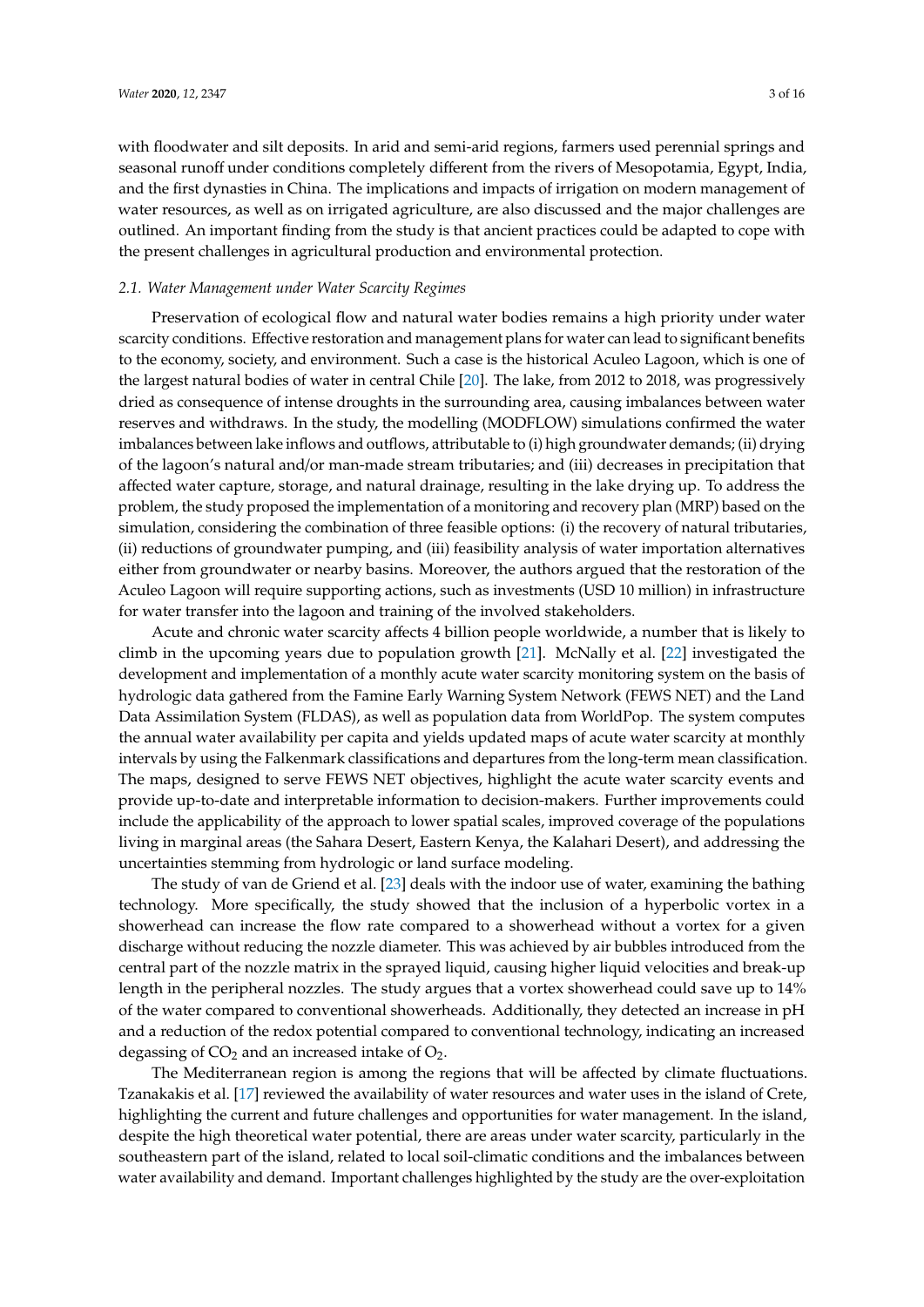of groundwater, over-consumption mainly in the agricultural sector, mismanagement at the local level, low overall water use efficiencies, limited use of non-conventional water sources, lack of modern mechanisms of control and monitoring, and inadequate cooperation among stakeholders. The study proposes the improvement of the current water governance framework encouraging the implementation of an integrated and flexible water management plan, accounting for local social and economic specificities to allow for the successful adaptation to changing climatic conditions and to increasing water needs [\[17\]](#page-10-7). Moreover, it proposes the exploitation of alternative water sources (recycled water and brackish water); however, further work should be done on legislative framework to promote water reuse, particularly in agriculture, while ensuring the product safety and marketability. Finally, to alleviate the pressure on groundwater resources, the authors propose the adoption of cost-effective technological advances that improve water use efficiency in fields (efficient irrigation methods, crop adaptations, reduced soil tillage, and improvement of soil health).

Expenditure forecasting should be an integral part of long-term water resource management [\[24](#page-10-14)[,25\]](#page-10-15). Borisova et al. (2020) estimated the expenditures required to develop alternative water supplies (e.g., reclaimed water, brackish groundwater, surface water storage, and stormwater) in the state of Florida, USA, to cope with the increasing needs for water, mostly driven by the constantly growing population, as well as to protect water resources from over-exploitation. The projections were based on estimations of previous projects using scenarios relying on such commonly used water sources. It was estimated that the state total investments needed to meet future water demands could reach USD 2 billion in the next 20 years, with the project implementation cost being dependent on project capacity, type, implementation status, and implementation region. The authors propose the expansion of stormwater use and the adoption of water conservation practices (defined as practices reducing wasteful and inefficient water uses) as more cost-effective options.

Urban water supply requires improved administration and operation of the domestic water distribution networks. Decision making processes should rely on reliable data that describe system operation, such as flows, potential failures, losses, and/or other problems, in order to addresses all issues properly and in a timely manner. Erickson et al. (2020) provided a detailed and long-term description of the water supply patterns in four areas in Arraiján, Panama, characterized by an intermittent water distribution network, identifying concurrently the challenges and opportunities for the current and future network management. The authors proposed an improved monitoring scheme for the water network that is based on the pressure and flow accounts, which could be helpful for longer-term planning and for the prioritization of system improvements. On a larger scale, they proposed reduction of water losses along with the increase in distribution storage capacity as a proper means to mitigate the adverse effects of the potential operational failures. Finally, the authors highlighted the need for investments in monitoring and data analysis to improve the potential and reliability of the intermittent water supply.

#### *2.2. Rainwater Harvesting (RWH)*

Rainwater harvesting (RWH) is a sustainable water management practice that has been adopted since the ancient times to augment water-potable and non-potable supplies in water-limited areas. Following a decline in the development of RWH systems in the last century, a renewed interest has emerged since the second half of the 20th century, driven mainly by rising water demands due to growing population, urbanization, climate variability, and by food security [\[26\]](#page-10-16).

Yannopoulos et al. [\[27\]](#page-10-17) provide a concise overview of the historical evolution of RWH systems, their current status, and the need for incentives for spreading RWH practice worldwide, particularly in water-limited countries. The compiled information indicates a renewed concern for RWH systems on a global basis, either as a standalone or combined with conventional technologies to confront water scarcity. They successfully state, "*Worldwide, rainwater harvesting has retrieved its importance as a valuable water resource, alternative or supplementary, in conjunction with more conventional water supply technologies. If rainwater harvesting is practiced more widely, many water shortages, actual or potential, can be alleviated*".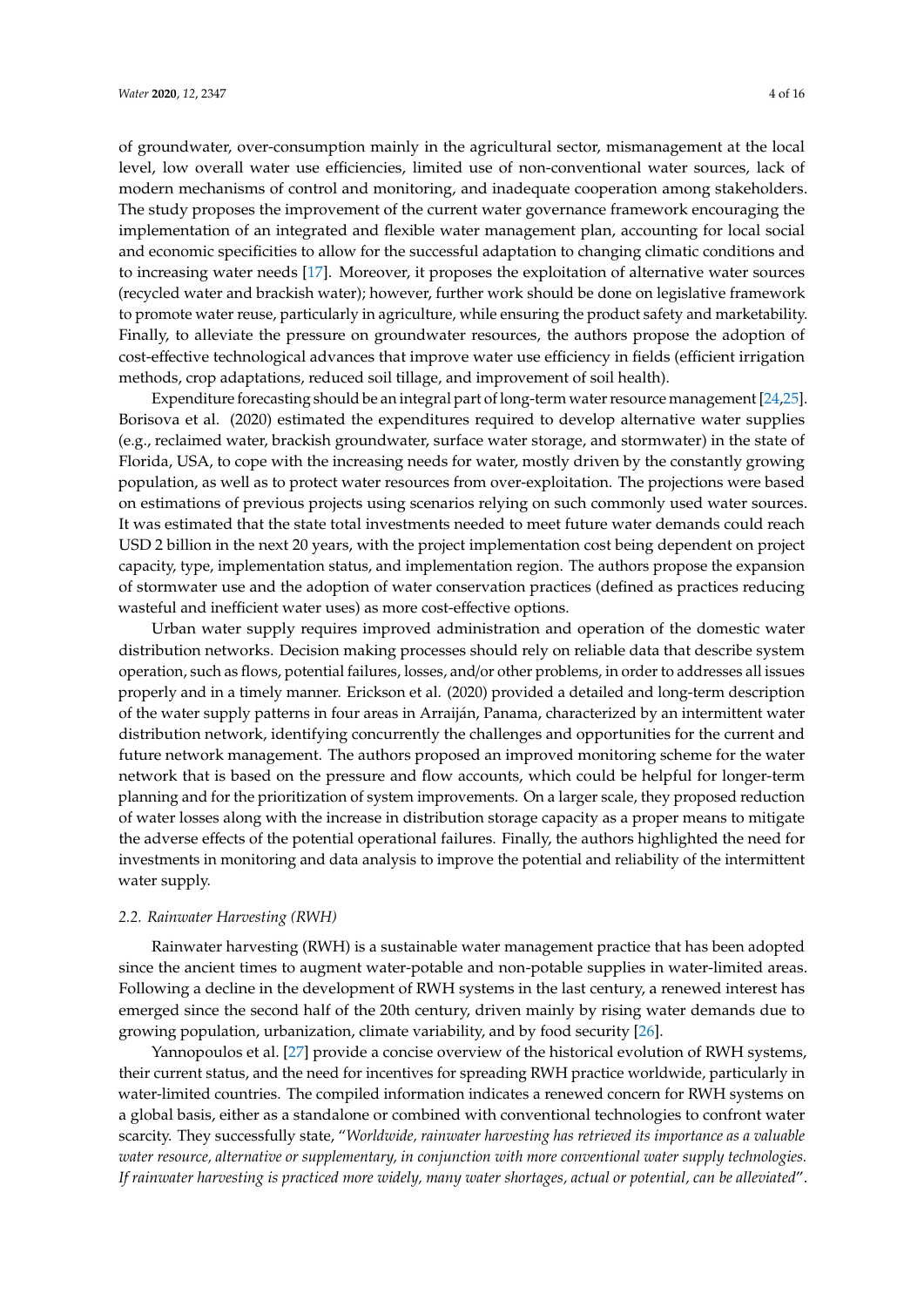They also underline the need for more research, investments, and public awareness on the importance of RWH; economic incentives (subsidies and tax exemptions); and the development and enactment of pertinent regulations to meet the full potential of RWH systems as a complementary water supply technology, not only in rural areas but in urbanized areas as well.

Kuntz and Chisi [\[28\]](#page-10-18) investigated the economic feasibility and user satisfaction in RWH systems in a residential building in Florianópolis (Brazil) by using a questionnaire survey. The economic feasibility analysis considered different rainwater demands, residents' habits, user satisfaction, and the importance of potable water savings. The findings of the study documented the economic feasibility of RWH systems in residential buildings for the middle and upper socioeconomic class. Showers had the greatest share (54.2%) of water consumption, followed by washing machines (21.3%), kitchen tap (9.3%), toilet flushing (9.2%) (the most economically feasible), and washbasins (2.6%). Overall, residents were satisfied with the perspective of a RWH system, indicating its high potential not only in reduction of the potable water consumption but also as a new marketing strategy for the private sector.

#### *2.3. Quality of Water Resources*

Water pollution is a critical issue in intensively managed agricultural areas derived from over-application of nutrients and pesticides and the adoption of non-sustainable field management practices [\[29\]](#page-10-19). Diffusing pollution from agricultural watersheds may cause severe problems in ecosystem functioning, quality of water resources, biodiversity, and human health [\[30\]](#page-11-0).

Sihi et al. (2020) investigated the impacts of different farming systems (organic vs. conventional) of basmati rice on water quality during the rainy season at the Kaithal area, India. Drinking water quality and additional parameters were monitored and evaluated, including nitrates, total dissolved solids (TDS), soil salinity (as electrical conductivity EC), sodium adsorption ratio (SAR), and pH. Most parameters were kept below the regulated thresholds, except nitrates, for which an almost twofold increase was found in conventional fields compared to the organic fields, indicating potential risks for the drinking water supplies. This finding has profound implications for decision-makers in terms of managing nutrients and protecting water quality in agricultural areas more effectively.

The rapid rates of urbanization and industrialization have resulted in increased risks for the ecological degradation of rivers and, thereby, of the derived services [\[31\]](#page-11-1). This problem is widespread in China, particularly in the water-limited regions of the northern of part of the country [\[32\]](#page-11-2). Thus far, a key role to address the problem is the proper reservoir operation, which can restore the damaged river environment. Deng et al. [\[33\]](#page-11-3) investigated the urban section of the Yitong River in Changchun, northern China, providing estimations of the ecological water demands and the reservoir operation. A reservoir operation scheme was proposed to restore the ecological quality of the river in its urban section, considering the existing limitations in the process of such operation schemes, including clarification of department responsibilities, updated regulations, strengthening service management, and encouraging public participation. The effect of proposed scheme on water quality and natural habitat of the river was evaluated by simulations with MIKE 11 a one-dimensional hydraulics-water quality model and the Physical Habitat Simulation Model (PHABSIM), indicating improvements in the ecological quality of the urban section of Yitong River.

#### *2.4. Climate Change Impacts on Water Resources*

There is a growing body of literature investigating the impacts of climate change on the availability of water resources at either the global and continental or country level. However, the pertinent simulations at local scales are still subjected to additional challenges arising from the downscaling procedure and from uncertainties [\[34,](#page-11-4)[35\]](#page-11-5). Molina et al. [\[36\]](#page-11-6) investigated the effect of climate change on the water budget in eastern Colombia, which currently experiences water scarcity due to increasing water demands for food production, industry, and domestic use. Using the model BROOK90 and historical and projected meteorological data, the authors provide information for potential changes in the water balance in four different regions characterized by distinct climatic conditions.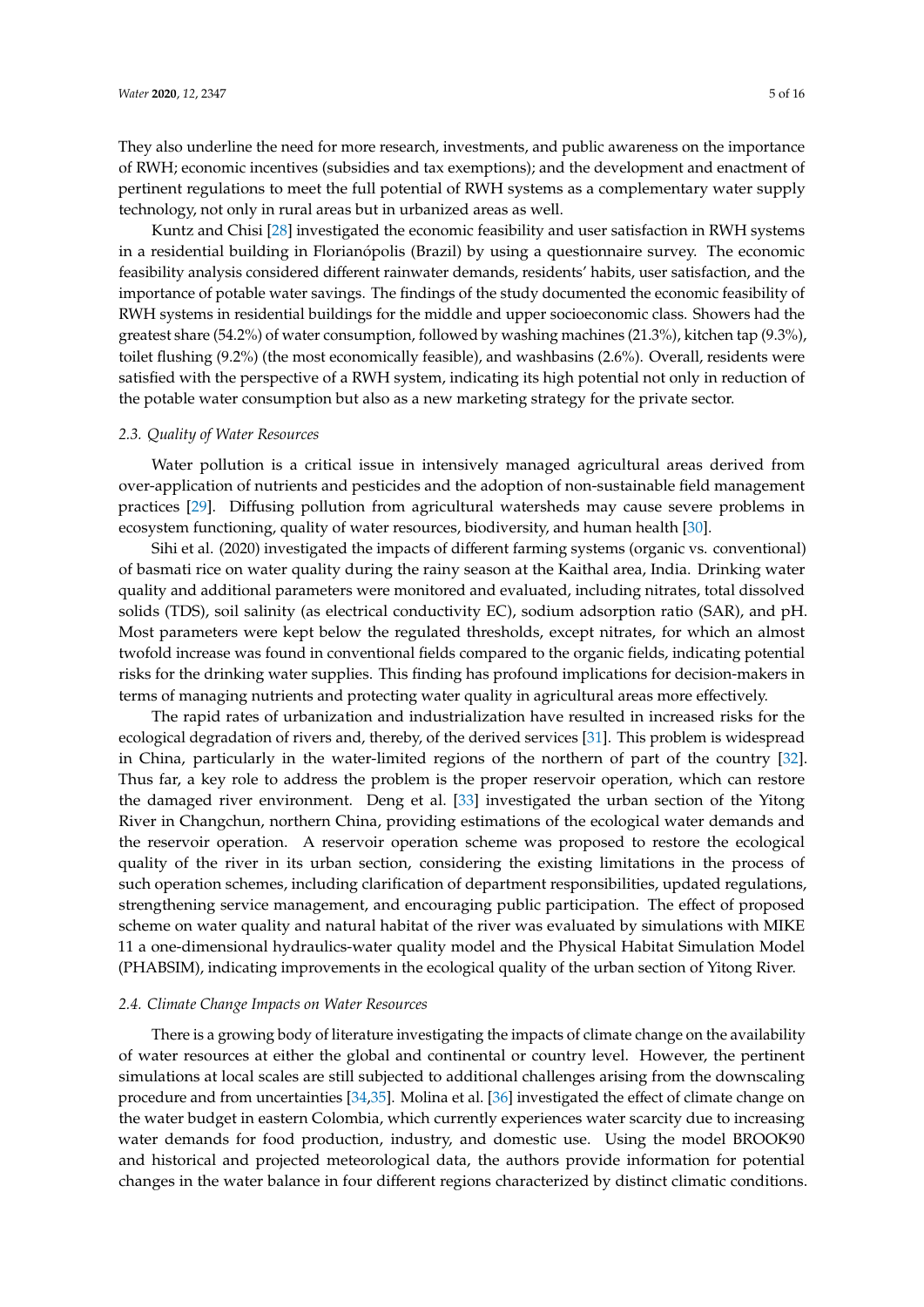Projections were performed via a statistical regional downscaling procedure in which two climate change scenarios (RCP2.6 and RCP8.5) were simulated by two global climate models (CanESM2 and IPSL-CM5A-MR). The projections showed clear reduction in stream flow and changes in temporal distribution of water balance components and in hydrological regimes. Moreover, the projected changes in evapotranspiration, stored water, and soil moisture were found to be dependent on soil and land use characteristics and the climate scenario.

# 3. Challenges and Opportunities for in Improving Water Supply

Water has vital role for sustaining life on earth by regulating ecosystem functioning, preserving environmental quality, and supporting human health and welfare [\[37,](#page-11-7)[38\]](#page-11-8). To date, the sustainable use of water resources faces grand challenges arising from population growth, fragile economic context, increased water demand, need to ensure food security, quality deterioration, and ageing infrastructures  $[19]$ . These challenges are not addressed effectively in the existing water governance plans, underlining the need for developing more sophisticated water management schemes adapted to changing conditions and requirements. Current insights in water resource management stress the importance of integrated, multi-sectoral, and (inter) national management plans, considering background specialties of the areas and motivating all the involved actors from governmental services and agencies, the private sector, the academy, and the public  $[17,39,40]$  $[17,39,40]$  $[17,39,40]$ . mental quanty, and supporting numan nearm and plans, under de verdoping more somhisticated water more sound more sound more sound  $\frac{1}{2}$ 

#### 3.1. Growing Population and Urbanization importance of integrated, multi-sectoral, and (inter) national management plans, considering plans, considering plans, considering  $\alpha$

The world population will approach 10 billion in the next 30 years, and a significant proportion of this growth will take place in developing countries. Today, more than half of the world population *3.1. Growing Population and Urbanization* is living in urban areas, particularly in highly dense cities; by 2050, more than two-thirds of the population will live in urban areas (Figure [1\)](#page-5-0) [\[41\]](#page-11-11). On the basis of the facts that the available fresh water supplies on earth will remain the same, being unevenly distributed, these urban areas will become water-stressed [\[42,](#page-11-12)[43\]](#page-11-13), enhancing the conflicts among users, particularly among the urban, agricultural, and industrial sectors. At the same time, significant impacts are expected on availability and quality of water resources [\[44](#page-11-14)[,45\]](#page-11-15), quality of soil resources [\[46\]](#page-11-16), potential water demand increases [\[47–](#page-11-17)[49\]](#page-11-18), flood intensity and frequency [\[50\]](#page-11-19), and ecosystem functioning and derived services  $($ e.g., food security) [\[51](#page-11-20)[–54\]](#page-12-0) impacts that are tightly inter-connected and influenced by background climate and terranean (land use/cover, geomorphology, and hydrologic) characteristics of the areas as well as by human activities. These factors should carefully be considered in the long-term planning of water resources [\[33](#page-11-3)[,49,](#page-11-18)[54\]](#page-12-0). Considering the above, it is urgent to improve water resource management by considering the option of alternative water supplies as well as by adopting strategies and measures promising improved water use efficiency by the potential users. Both options are discussed below in detail. for  $\theta$  in developing and  $\theta$  (right  $\theta$ ) [41]. On the basis of the halfs that the world  $\alpha$  security) [51–54] impacts that are ughtly inter-connected and immericed by back and measured water ase emerging by the potential asers. Both options are also<br>.  $\mathbf{d}$ .

<span id="page-5-0"></span>

**Figure 1.** Urban and rural population projected to 2050 [[41\]](#page-11-11).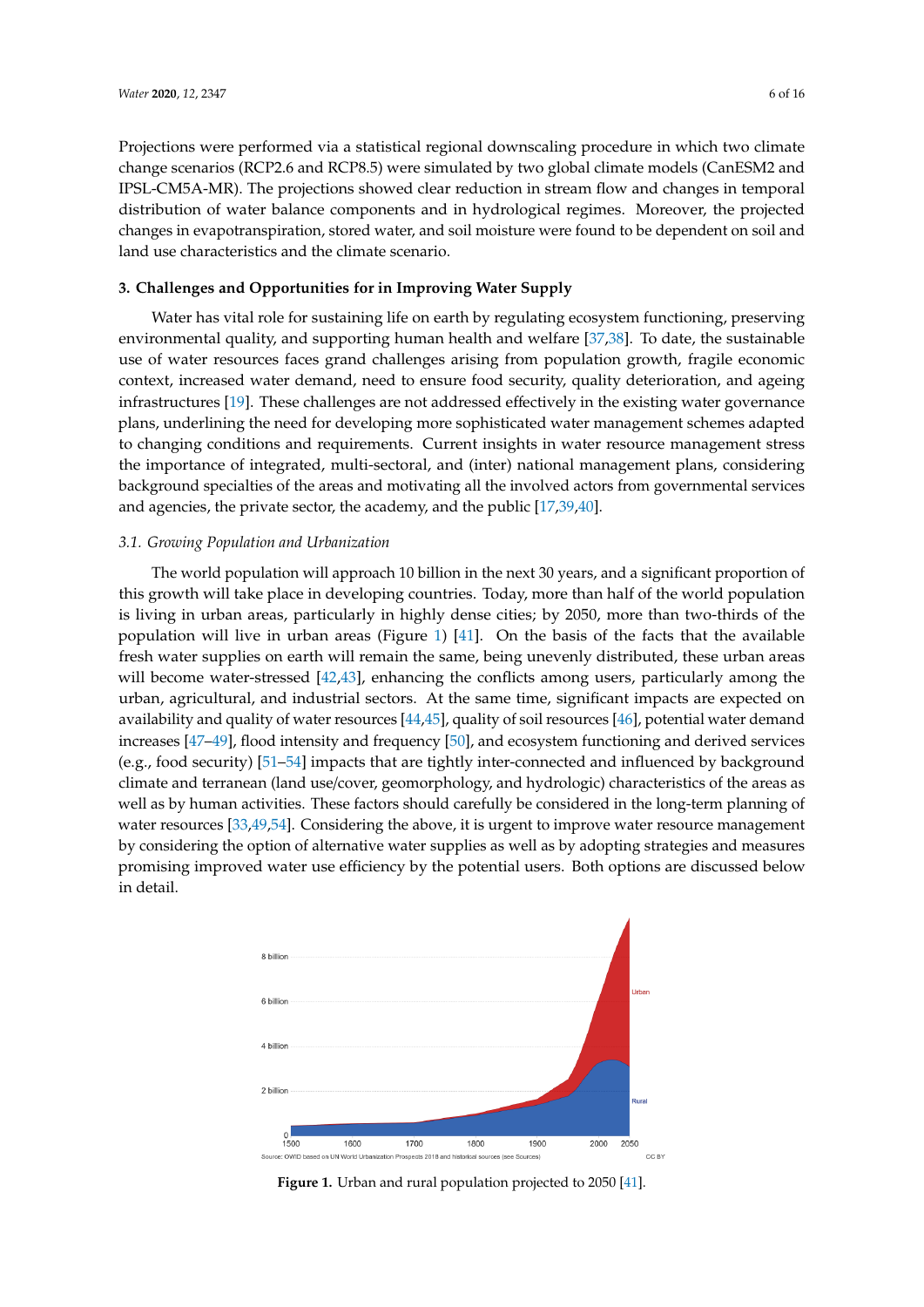#### *3.2. Climate Change (and*/*or Variability)*

Climate change has already begun to affect water resources worldwide, through warming, shifts in precipitation patterns, and occurrence of extreme weather events (droughts, heat waves, floods) [\[55](#page-12-1)[,56\]](#page-12-2). These impacts are not uniformly distributed, but they show strong spatial and temporal variations following climate variation [\[49,](#page-11-18)[57\]](#page-12-3). For instance, in the Mediterranean basin, the pace of warming has been significantly greater than the global mean [\[58\]](#page-12-4), which will likely lead to significant changes in water resources availability and water demands to cope with the higher frequency of droughts [\[59\]](#page-12-5).

Pertinent studies reveal either intensification of the global hydrological cycle, i.e., increases in both evaporation and precipitation fluxes, or alterations from intensification to de-intensification with corresponding fluctuations on precipitation and evaporation patterns and an overly decreasing trend of global humidity [\[57,](#page-12-3)[60,](#page-12-6)[61\]](#page-12-7). Despite the general agreement regarding the climate model projections at global and regional scales [\[62,](#page-12-8)[63\]](#page-12-9), downscaling of these projections at scales that allow planning and effective management of water resources (e.g., watershed scale) still remain a methodological challenge [\[64\]](#page-12-10). Even at larger scales, uncertainty of global climate models and global hydrological models remains large [\[65\]](#page-12-11).

Apart from the availability of water resources, it still remains highly uncertain as to how climate change will affect water use, particularly in the agricultural and domestic sector. Early studies' observations have shown increases in the WUE of agricultural crops [\[66\]](#page-12-12), but this positive effect of elevated  $CO<sub>2</sub>$  may be eliminated under intense droughts due to the greater leaf area [\[67\]](#page-12-13). The effect of climate change on irrigation needs depends on climate change scenario and irrigation method [\[68\]](#page-12-14). A 9% increase in evaporative losses was reported that, however, was nearly counteracted by a reduction of non-evaporative losses. Moreover, projected increases in the aridity index [\[69\]](#page-12-15) raise questions about the future of rainfed agriculture. High water deficits will require additional volumes of water to be allocated to rainfed agriculture to maintain its economic viability and the development of rural areas; however, ensuring additional water supplies for agriculture remains highly uncertain under the existing water management plans, policies, and existing infrastructure.

The situation is also comparable in the domestic sector. Accurate estimation of future demands requires information on the relationships between temperature and water consumption. Xenochristou et al. [\[70\]](#page-12-16), using a combination of smart water metering data, household characteristics, and socio-economic data, developed such relationships, which could potentially be used for the planning of water use in the domestic sector. These relationships were complex and showed seasonal and weekly variations as well as strong dependencies on socio-economic status and household characteristics (e.g., presence or absence of gardens). More studies are needed to allow accurate estimation of domestic water needs in different climatic backgrounds.

# *3.3. Improving Water Use E*ffi*ciency*

A major issue in water resources management is the reduction of water losses and the improvement of WUE. This issue is becoming more challenging nowadays due to population growth, need for economic recovery, and climate change. The main targets for improving WUE are the agricultural and domestic use, which account for the majority of water use (>95%) worldwide. Significant gains, in certain cases, can also be achieved in the industrial sector.

Although only marginally covered in this issue (Tzanakakis et al., 2020), significant water savings can be achieved through methodological and technological innovations in the agricultural sector. New methods of evapotranspiration (ET) estimation (eddy covariance towels), deficit irrigation, smart technologies for soil moisture monitoring, and user-friendly software can substantially improve WUE in the agricultural sector [\[71\]](#page-12-17). The currently used methods of ET do not account for the effect of deficit irrigation, resulting in overestimation up to 30% of the irrigation demands [\[72\]](#page-12-18). Investments in infrastructure and particularly in the maintenance of irrigation networks will result in significant water savings. Considering the fact that agriculture is the largest water user with a share up to 75% in (semi)arid climates, small improvements in WUE can result in significant gains in water availability,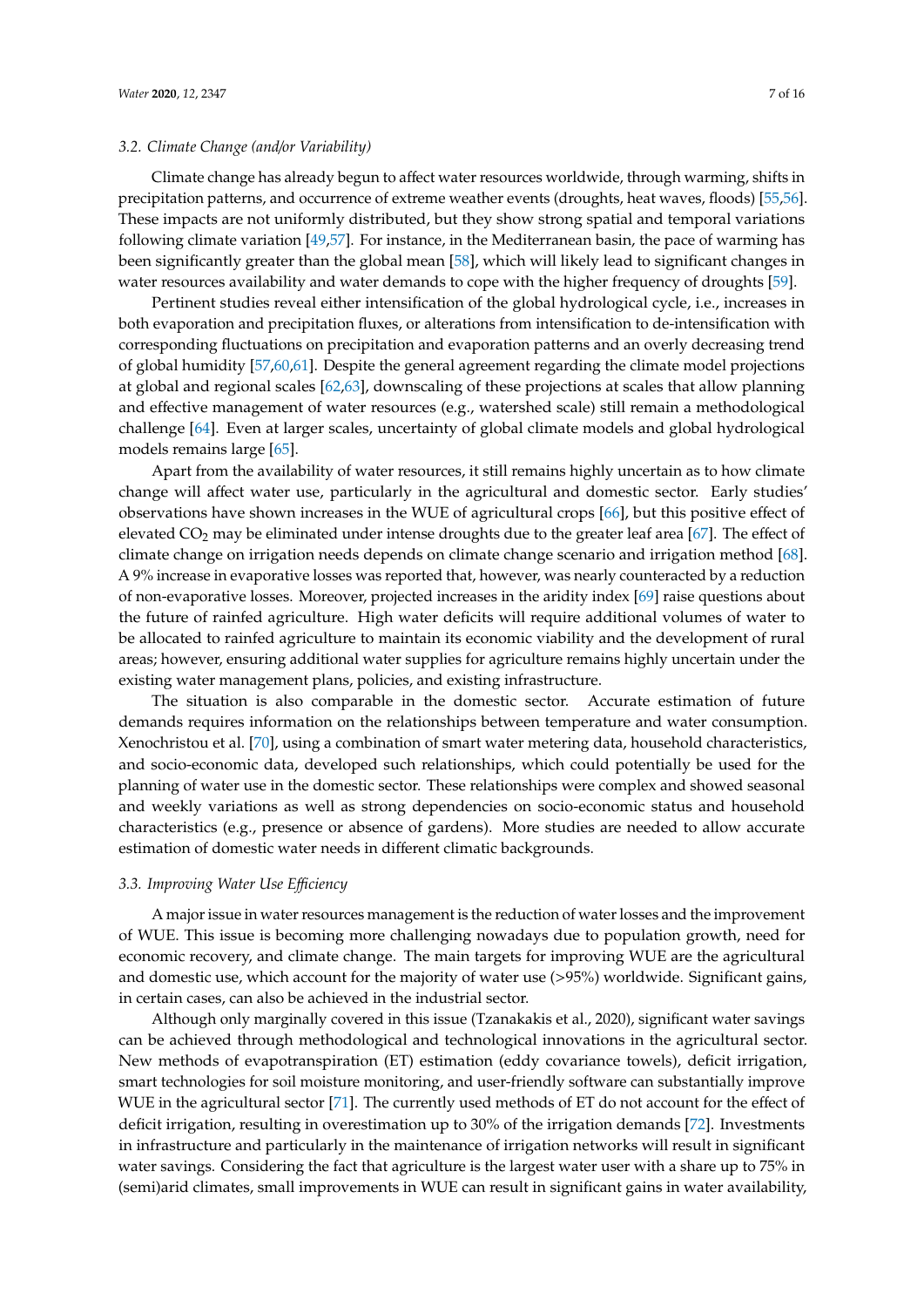allowing for the adaptation of the sector to climate change and the ameliorating of the conflicts between users. In addition, the pressure on surface and ground water bodies will be alleviated decreasing the risk of ecological degradation as in the case of lake Chile [\[20\]](#page-10-10).

Regarding the domestic water use, household-centered measures have the potential to result in significant reduction (30%) of drinking water consumption with small effort and without limitation of comfort, or even more (50%) if they are combined with effluent reuse and RWH [\[73\]](#page-13-0). Significant savings in domestic use can be achieved by decreasing the application of potable water for landscape irrigation [\[39\]](#page-11-9). In addition, technological innovations, updated policy frameworks, and market-based solutions that increase water supply and decrease demand will be needed to meet the challenge of sustainable domestic water supply. More specifically, provision of incentives and a flexible regulatory framework for promoting the adoption of appropriate technological solutions and tools, applicable at different levels of organization (e.g., households, urban infrastructures in conjunction with the effective motivation and education of end-users) will result in positive results. Taken together, optimizing WUE across different sectors poses as an important measure to mitigate or prevent water overconsumption and to improve water balances at either the regional or global level; the importance of WUE of terrestrial ecosystems on global water and carbon cycles is already under consideration [\[74,](#page-13-1)[75\]](#page-13-2).

#### *3.4. Alternative (Non-Conventional) Water Resources*

#### 3.4.1. Wastewater Reuse

Water recycling has been proven to be a reliable solution to increase water availability in many areas of the world, especially in those suffering from water scarcity, serving agricultural, urban (non-potable and potable), industrial, and environmental needs and at the same time protecting human health and the environment [\[76](#page-13-3)[–79\]](#page-13-4). Water reuse is also recognized as an adaptation solution to climate change [\[80](#page-13-5)[,81\]](#page-13-6), compatible with the concept of circular economy that is highly promoted in developed countries [\[15](#page-10-6)[,82](#page-13-7)[–84\]](#page-13-8). However, water reuse still lacks widespread implementation in several areas of the world, among them the EU [\[16\]](#page-10-20), due to often strict regulations, social-economic issues, lack of awareness for the potential benefits, and economic constrains arising from value chain adaptation needs and product marketability [\[13](#page-10-4)[,17,](#page-10-7)[83\]](#page-13-9). Currently wastewater treatment plants (WWTPs), particularly in the developed world, are upgraded with new, more reliable, and more energy-sustainable processes, providing high-quality effluent and meeting the requirements, even for unregulated yet emerging pollutants and agents (pharmaceuticals, antibiotic resistance) [\[85](#page-13-10)[,86\]](#page-13-11) and decreasing significantly (or even eliminating) risks for public health and the environment [\[87,](#page-13-12)[88\]](#page-13-13). Promoting water recycling for various beneficial uses instead of discharge to surface water bodies provides significant advantages to control pollution, preserve the spreading of antibiotic genes and emerging pollutants, maintain biodiversity, and improve the adaptation and resilience of urban and rural communities to climate change. There is a need, however, to effectively include the recycled water within the water management plans. The example of Spain is in the right direction, wherein a database with information about the treatment processes treatment costs, recycled water quality and volumes, and reuse activities in every autonomous community allows for the effective use of water [\[89\]](#page-13-14).

#### 3.4.2. Rainwater Harvesting

Rainwater harvesting is an alternative water supply that can have a significant contribution in meeting future water demands and to maintain/improve the quality of water resources. It has been proven to be a cost-effective solution in urban and sub-urban areas [\[27](#page-10-17)[,28](#page-10-18)[,90–](#page-13-15)[93\]](#page-13-16). In recent years, there is a growing interest in both developing and developed countries (the EU, the USA, the United Kingdom, Japan, South Korea, Australia, and Africa) for RWH systems [\[27\]](#page-10-17), driven mainly by their cost efficiency and potential benefits to different sectors of the economy, environment, water resources, and human health [\[94](#page-14-0)[–96\]](#page-14-1). A comparative advantage of RWH is its flexibility for adaptation in various types of collection systems., ranging from small private-owned and managed structures to large-scale structures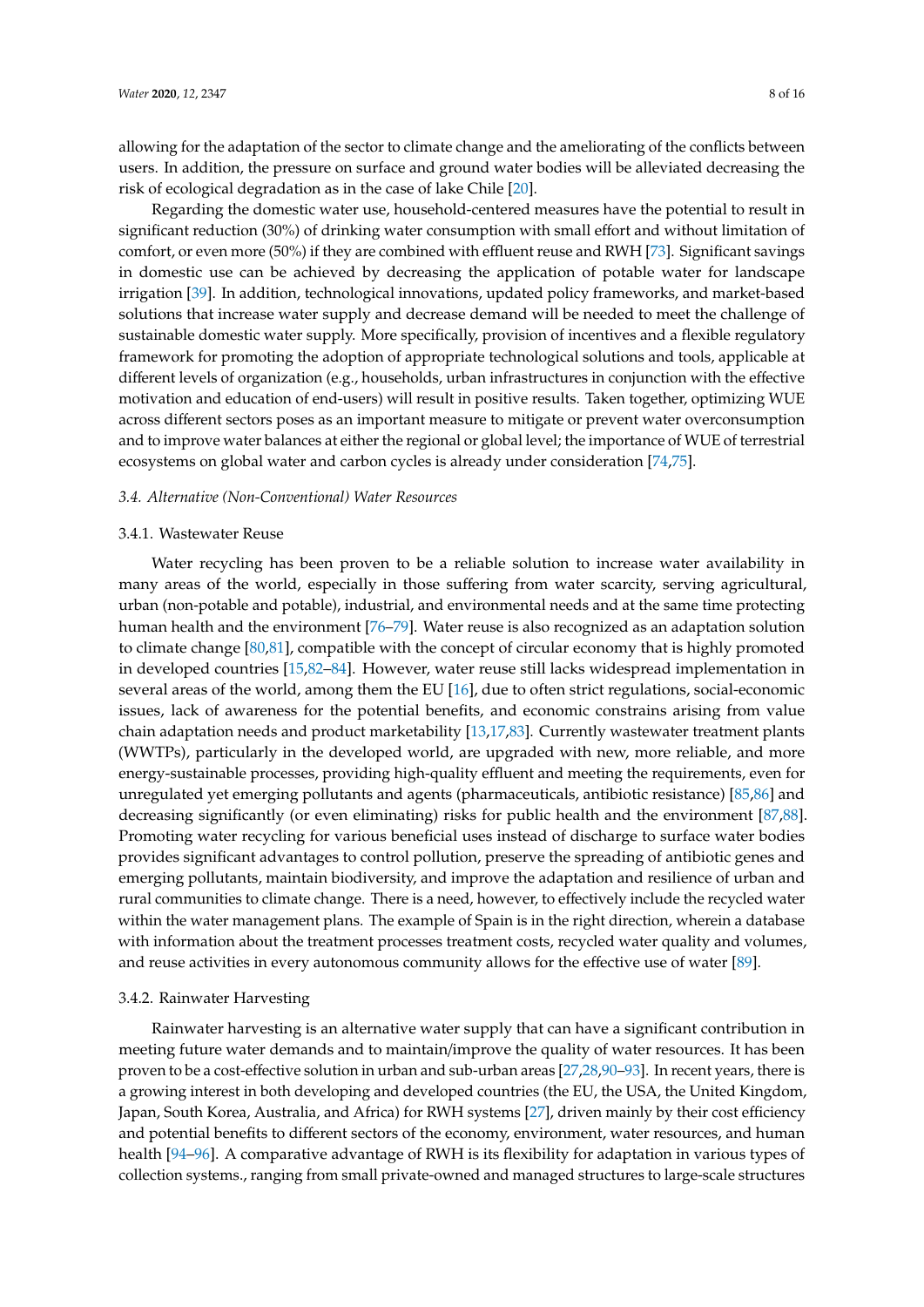(multi-stores, schools, stadiums, airports and others), as well as to storm water collection systems from urban, suburban, industrial, and rural areas [\[27,](#page-10-17)[95,](#page-14-2)[97\]](#page-14-3). Further developments in the domains of technology, research, and education [\[27,](#page-10-17)[98\]](#page-14-4); urban and water planning [\[91,](#page-13-17)[95\]](#page-14-2); policy and legislative framework [\[27](#page-10-17)[,91](#page-13-17)[,95,](#page-14-2)[99\]](#page-14-5); economic viability [\[100,](#page-14-6)[101\]](#page-14-7); and public health risks [\[98\]](#page-14-4) are still required.

#### 3.4.3. Desalination

Desalination poses an important alternative water source, at least locally, to meet the water needs of the growing population in urban areas. It has been also used in intensified agriculture activities in order to cope with water pollution and it is a viable adaptation practice, particularly for urban areas to climate change [\[102,](#page-14-8)[103\]](#page-14-9). Current advances in the field (membranes, decreasing costs of operation, lower energy) [\[104–](#page-14-10)[109\]](#page-14-11) have expanded desalination applications worldwide [\[110\]](#page-14-12). However, the potential environmental impacts of desalination processes is still a great challenge that imposes constrains in the expansion of the systems, particularly for developing countries [\[103,](#page-14-9)[108\]](#page-14-13). Besides optimization of the current desalination technologies, promising alternatives include the use of small-scale desalination plants, combined use of seawater with brackish water where feasible, and energy recovery during desalination processing [\[17](#page-10-7)[,108\]](#page-14-13). Such options may boost the adoption of desalination systems in the near future, corroborated by the ever-increasing needs for alternative water sources and the updates in applied technologies.

In summary, promoting the use of alternative water sources and effectively integrating these resources to existing management plans of (conventional) water resources will undoubtedly result in significant benefits (social, economic) and helping to cope with the challenges of the changing word (global warming, population growth, food security, environmental protection, public health).

# *3.5. Preserving Water Quality*

Protecting the quality of water is a principal goal for humanity in the 21st century in order to preserve water availability and sustain life on the planet [\[111\]](#page-14-14). Despite the current knowledge of potential sources of pollution of water resources and adverse effects on the environment, biodiversity, and human health [\[30\]](#page-11-0), critical issues still remain to be resolved with relation to inefficient policies, economic pressures, and competitions; lacking knowledge about the fate of emerging pollutants and contaminants and their impacts on biodiversity and humans; and knowledge transfer issues across policymakers, the research sector, and stakeholders [\[17](#page-10-7)[,112,](#page-14-15)[113\]](#page-14-16). Thus far, the emphasis has been placed on chemical pollution, particularly on inorganic and organic pollutants [\[30\]](#page-11-0), and waterborne diseases (pathogens) [\[88](#page-13-13)[,114](#page-14-17)[,115\]](#page-14-18), particularly in developing countries, arising from spreading of contaminants from various water sources [\[116\]](#page-14-19). In these areas, it is urgent to improve sanitation by applying early warning and prevention at source to mitigate pollution of freshwater resources [\[117](#page-15-0)[,118\]](#page-15-1).

The growing demands for alternative water resources to cope with the water scarcity phenomena, whether for agricultural and local irrigation or for industrial use and drinking water, underscore the need to implement safeguards. Technological insights in water treatment as well as updating existing reuse criteria for different types of reuse to integrate emerging pollutants should be of high priority [\[13,](#page-10-4)[88\]](#page-13-13). For developing countries to improve sanitation and supply the population with safe drinking water, it is necessary to develop and implement cost-effective sanitation systems and household-centered sanitation, especially in rural areas [\[30\]](#page-11-0). Finally, it is necessary to develop technological tools and new approaches to identify and address the challenges arising from a growing population and climate change. The latter is likely to cause changes in pollutant/contaminant spreading patterns and in the frequency of infectious disease outbreaks due to intensified rainfall and flooding events [\[30,](#page-11-0)[119\]](#page-15-2).

#### **4. Epilogue**

As century continues, increased freshwater resources will be required in many parts of the world to meet the growing needs of the population and the uncertainties and consequences of climatic variability. At the same time, more efforts will be needed to identify and address the challenges that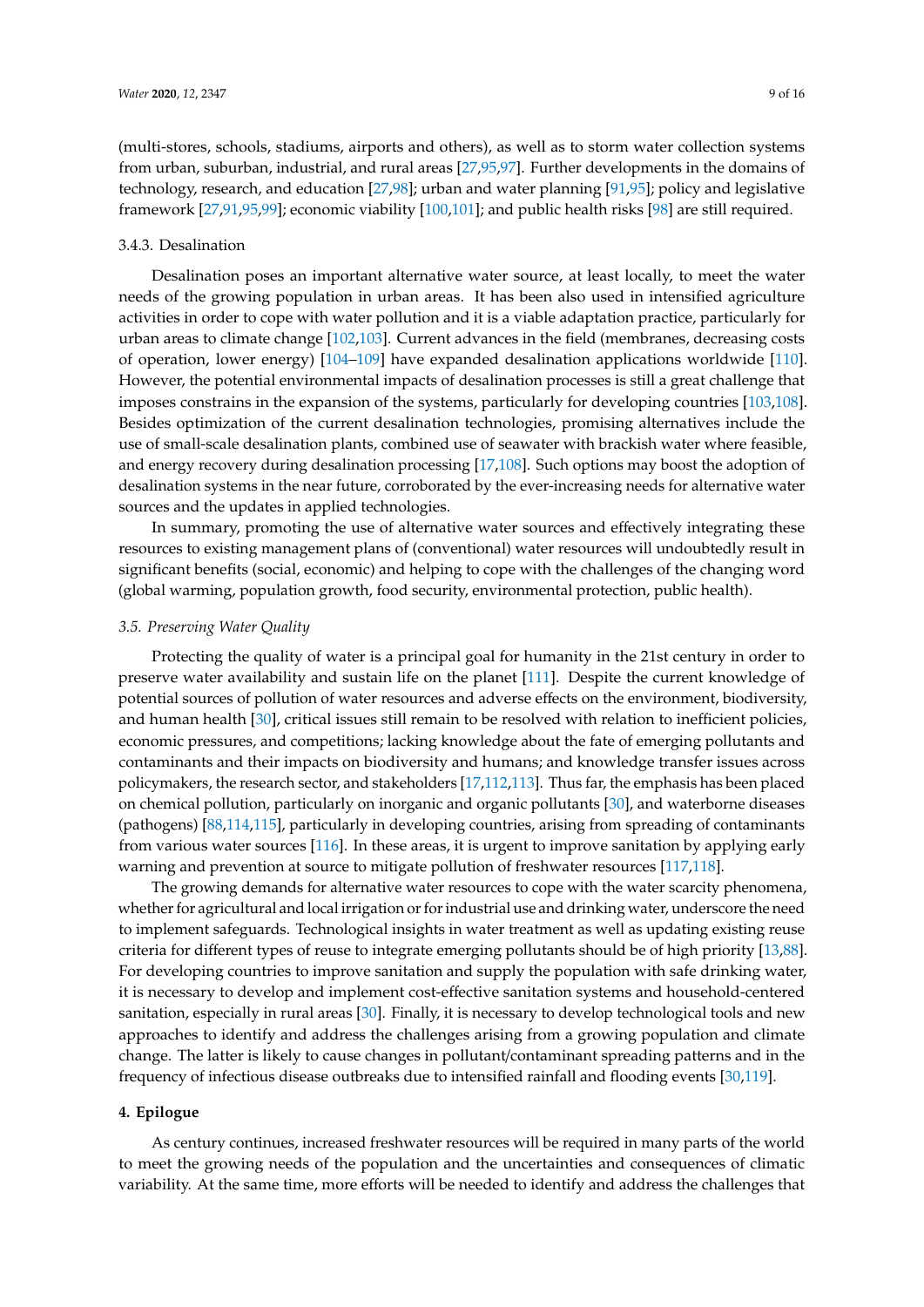arise, including new threats to the quality of resources and ecosystems, as well as emerging needs to adapt and mitigate detrimental factors, especially in the regions under water scarcity. This Special Issue, "Water Supply and Water Scarcity", by considering historical and current research data, evaluates, discusses, and highlights most these challenges, providing in parallel general guidelines and possible solutions to improve water management. The main messages of the issue can be summarized as follows:

- (a) There is an urgent need to review water management, particularly in areas with demographic changes and vulnerability to climatic conditions, in order to ensure sustainable and safe water supply. Implications by climate fluctuations should be carefully evaluated, covering a wide range of human activity and environment. Water management should address the emerging conflicts between water users by providing primary options and alternatives in distribution and use of water resources while protecting the sustainability of water resources.
- (b) The adoption of advanced technological solutions and practices that improve water use efficiency by users should be a primary goal for water management to reduce water loss, support the sustainability of water resources, and increase the economic profitability of water.
- (c) Increasing the use of alternative (non-conventional) water resources is an important option for the protection of water resources, especially in areas that are already experiencing water scarcity. In developed countries, new developments in WWTP technology provide the basis for expanding water reuse and reducing the competition between water users. Rainwater harvesting and storage, and desalination, especially of brackish water, also remain strong alternatives, depending on local conditions.
- (d) Degradation of water quality should be of a global concern due to its impact on human health, biodiversity, and the sustainability of ecosystems. For developing countries, sanitation and supplying the population with safe drinking water should be of high priority, being supported by cost-effective and household-centered sanitation systems. The potential impacts on water resource quality by growing demands and climate change and/or variability arising from changes in spreading pattern of contaminants should be considered and evaluated.

**Author Contributions:** V.A.T. contributed to the project idea development, prepared the manuscript (reviewing and editing of it), produced data collection of the main text, and supervised the research work; N.V.P. reviewed, revised, and edited the manuscript; A.N.A. had the original idea and prepared the original draft of the manuscript. All authors have read and agreed to the published version of the manuscript.

**Funding:** This research received no external funding.

**Acknowledgments:** Authors are grateful to Hailey Wu for her collaboration.

**Conflicts of Interest:** The authors declare no conflict of interest.

## **References**

- <span id="page-9-0"></span>1. Stahle, D.W. Anthropogenic megadrought. *Science* **2020**, *368*, 238–239. [\[CrossRef\]](http://dx.doi.org/10.1126/science.abb6902)
- <span id="page-9-1"></span>2. Smith, K. *Photochemical and Photobiological Reviews: Volume 1*; Springer Science & Business Media: Berlin, Germany, 2013; Volume 1.
- <span id="page-9-2"></span>3. Haug, G.H.; Günther, D.; Peterson, L.C.; Sigman, D.M.; Hughen, K.A.; Aeschlimann, B. Climate and the collapse of Maya civilization. *Science* **2003**, *299*, 1731–1735. [\[CrossRef\]](http://dx.doi.org/10.1126/science.1080444)
- 4. Gill, R.B. *The Great Maya Droughts: Water, Life, and Death*; University of New Mexico (US) Press: Albuquerque, NM, USA, 2001.
- <span id="page-9-3"></span>5. Lovgren, S. How Water Built and Destroyed This Powerful Empire. Available online: http://[news.](http://news.nationalgeographic.com/2017/04/angkor-wat-civilization-collapsed-floods-drought-climate-change/) nationalgeographic.com/2017/04/[angkor-wat-civilization-collapsed-floods-drought-climate-change](http://news.nationalgeographic.com/2017/04/angkor-wat-civilization-collapsed-floods-drought-climate-change/)/ (accessed on 20 June 2020).
- <span id="page-9-4"></span>6. Hornbeck, R. The Enduring Impact of the American Dust Bowl: Short- and Long-Run Adjustments to Environmental Catastrophe. *Am. Econ. Rev.* **2012**, *102*, 1477–1507. [\[CrossRef\]](http://dx.doi.org/10.1257/aer.102.4.1477)
- <span id="page-9-5"></span>7. Dai, A.; Trenberth, K.E.; Karl, T.R. Global variations in droughts and wet spells: 1900–1995. *Geophys. Res. Lett.* **1998**, *25*, 3367–3370. [\[CrossRef\]](http://dx.doi.org/10.1029/98GL52511)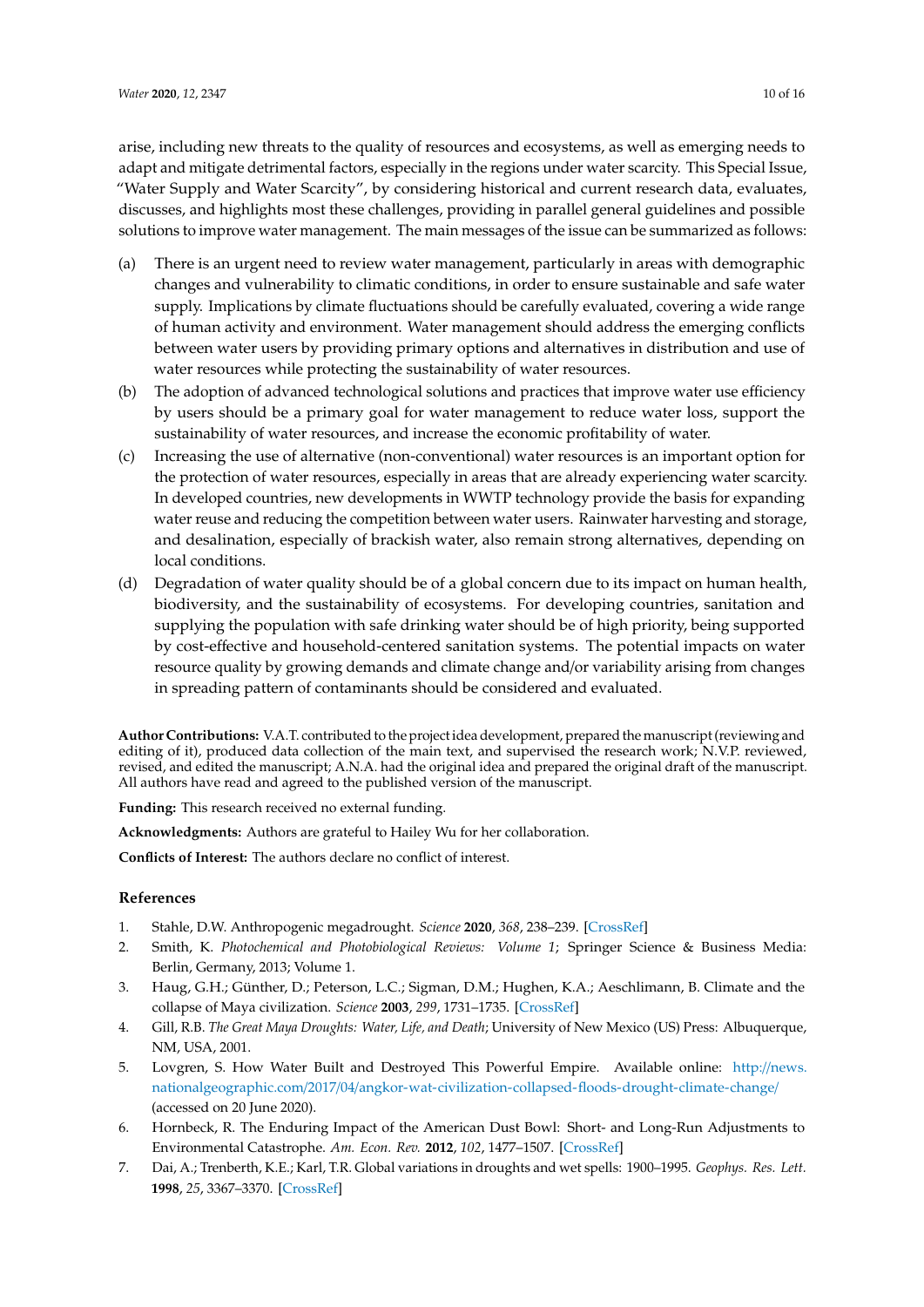- 8. Ciais, P.; Reichstein, M.; Viovy, N.; Granier, A.; Ogée, J.; Allard, V.; Aubinet, M.; Buchmann, N.; Bernhofer, C.; Carrara, A. Europe-wide reduction in primary productivity caused by the heat and drought in 2003. *Nature* **2005**, *437*, 529–533. [\[CrossRef\]](http://dx.doi.org/10.1038/nature03972)
- <span id="page-10-0"></span>9. Whetton, P.; Fowler, A.; Haylock, M.; Pittock, A. Implications of climate change due to the enhanced greenhouse effect on floods and droughts in Australia. *Clim. Chang.* **1993**, *25*, 289–317. [\[CrossRef\]](http://dx.doi.org/10.1007/BF01098378)
- <span id="page-10-1"></span>10. WEF. World Economic Forum. Global Risks Report 2019. Available online: https://[www.weforum.org](https://www.weforum.org/reports/the-global-risks-report-2019)/ reports/[the-global-risks-report-2019](https://www.weforum.org/reports/the-global-risks-report-2019) (accessed on 25 March 2019).
- <span id="page-10-2"></span>11. Dalezios, N.R.; Angelakis, A.N.; Eslamian, S. Water scarcity management: Part 1: Methodological framework. *Int. J. Glob. Environ. Issues* **2018**, *17*, 1–40. [\[CrossRef\]](http://dx.doi.org/10.1504/IJGENVI.2018.090629)
- <span id="page-10-3"></span>12. Tzanakakis, V.; Koo-Oshima, S.; Haddad, M.; Apostolidis, N.; Angelakis, A.; Angelakis, A.; Rose, J. The history of land application and hydroponic systems for wastewater treatment and reuse. In *Evolution of Sanitation and Wastewater Technologies through the Centuries*; IWA Publishing: London, UK, 2014; p. 457.
- <span id="page-10-4"></span>13. Paranychianakis, N.V.; Salgot, M.; Snyder, S.A.; Angelakis, A.N. Water Reuse in EU States: Necessity for Uniform Criteria to Mitigate Human and Environmental Risks. *Crit. Rev. Environ. Sci. Technol.* **2015**, *45*, 1409–1468. [\[CrossRef\]](http://dx.doi.org/10.1080/10643389.2014.955629)
- <span id="page-10-5"></span>14. Salgot, M.; Oron, G.; Cirelli, G.L.; Dalezios, N.R.; Díaz, A.; Angelakis, A.N. *Criteria for Wastewater Treatment and Reuse Under Water Scarcity*; CRC Press: Boca Raton, FL, USA, 2016.
- <span id="page-10-6"></span>15. Voulvoulis, N. Water reuse from a circular economy perspective and potential risks from an unregulated approach. *Curr. Opin. Environ. Sci. Health* **2018**, *2*, 32–45. [\[CrossRef\]](http://dx.doi.org/10.1016/j.coesh.2018.01.005)
- <span id="page-10-20"></span>16. Menegaki, A.N.; Hanley, N.; Tsagarakis, K.P. The social acceptability and valuation of recycled water in Crete: A study of consumers' and farmers' attitudes. *Ecol. Econ.* **2007**, *62*, 7–18. [\[CrossRef\]](http://dx.doi.org/10.1016/j.ecolecon.2007.01.008)
- <span id="page-10-7"></span>17. Tzanakakis, V.; Angelakis, A.; Paranychianakis, N.; Dialynas, Y.; Tchobanoglous, G. Challenges and Opportunities for Sustainable Management of Water Resources in the Island of Crete, Greece. *Water* **2020**, *12*, 1538. [\[CrossRef\]](http://dx.doi.org/10.3390/w12061538)
- <span id="page-10-8"></span>18. Angelakıs, A.N.; Zaccaria, D.; Krasilnikoff, J.; Salgot, M.; Bazza, M.; Roccaro, P.; Jimenez, B.; Kumar, A.; Yinghua, W.; Baba, A. Irrigation of World Agricultural Lands: Evolution through the Millennia. *Water* **2020**, *12*, 1285. [\[CrossRef\]](http://dx.doi.org/10.3390/w12051285)
- <span id="page-10-9"></span>19. Angelakis, A.; Voudouris, K.; Tchobanoglous, G. Evolution of water supplies in the Hellenic world focusing on water treatment and modern parallels. *Water Supply* **2020**, *20*, 773–786. [\[CrossRef\]](http://dx.doi.org/10.2166/ws.2020.032)
- <span id="page-10-10"></span>20. Valdés-Pineda, R.; García-Chevesich, P.; Valdés, J.B.; Pizarro-Tapia, R. The First Drying Lake in Chile: Causes and Recovery Options. *Water* **2020**, *12*, 290. [\[CrossRef\]](http://dx.doi.org/10.3390/w12010290)
- <span id="page-10-11"></span>21. Mekonnen, M.M.; Hoekstra, A.Y. Four billion people facing severe water scarcity. *Sci. Adv.* **2016**, *2*, e1500323. [\[CrossRef\]](http://dx.doi.org/10.1126/sciadv.1500323) [\[PubMed\]](http://www.ncbi.nlm.nih.gov/pubmed/26933676)
- <span id="page-10-12"></span>22. McNally, A.; Verdin, K.; Harrison, L.; Getirana, A.; Jacob, J.; Shukla, S.; Arsenault, K.; Peters-Lidard, C.; Verdin, J.P. Acute Water-Scarcity Monitoring for Africa. *Water* **2019**, *11*, 1968. [\[CrossRef\]](http://dx.doi.org/10.3390/w11101968)
- <span id="page-10-13"></span>23. van de Griend, M.V.; Agostinho, L.L.F.; Fuchs, E.C.; Dyer, N.; Loiskandl, W. Consequences of the Integration of a Hyperbolic Funnel into a Showerhead for Droplets, Jet Break-Up Lengths, and Physical-Chemical Parameters. *Water* **2019**, *11*, 2446. [\[CrossRef\]](http://dx.doi.org/10.3390/w11122446)
- <span id="page-10-14"></span>24. Zeff, H.B.; Kasprzyk, J.R.; Herman, J.D.; Reed, P.M.; Characklis, G.W. Navigating financial and supply reliability tradeoffs in regional drought management portfolios. *Water Resour. Res.* **2014**, *50*, 4906–4923. [\[CrossRef\]](http://dx.doi.org/10.1002/2013WR015126)
- <span id="page-10-15"></span>25. Mitchell, G. Demand forecasting as a tool for sustainable water resource management. *Int. J. Sustain. Dev. World Ecol.* **1999**, *6*, 231–241. [\[CrossRef\]](http://dx.doi.org/10.1080/13504509909470014)
- <span id="page-10-16"></span>26. König, K.W.; Sperfeld, D. Rainwater Harvesting—A global issue matures. *Fachver. Betr. Regenwassernutzung Dispon.* **2007**, *25*, 2015.
- <span id="page-10-17"></span>27. Yannopoulos, S.; Giannopoulou, I.; Kaiafa-Saropoulou, M. Investigation of the current situation and prospects for the development of rainwater harvesting as a tool to confront water scarcity worldwide. *Water* **2019**, *11*, 2168. [\[CrossRef\]](http://dx.doi.org/10.3390/w11102168)
- <span id="page-10-18"></span>28. Kuntz Maykot, J.; Ghisi, E. Assessment of A Rainwater Harvesting System in A Multi-Storey Residential Building in Brazil. *Water* **2020**, *12*, 546. [\[CrossRef\]](http://dx.doi.org/10.3390/w12020546)
- <span id="page-10-19"></span>29. Evans, A.E.; Mateo-Sagasta, J.; Qadir, M.; Boelee, E.; Ippolito, A. Agricultural water pollution: Key knowledge gaps and research needs. *Curr. Opin. Environ. Sustain.* **2019**, *36*, 20–27. [\[CrossRef\]](http://dx.doi.org/10.1016/j.cosust.2018.10.003)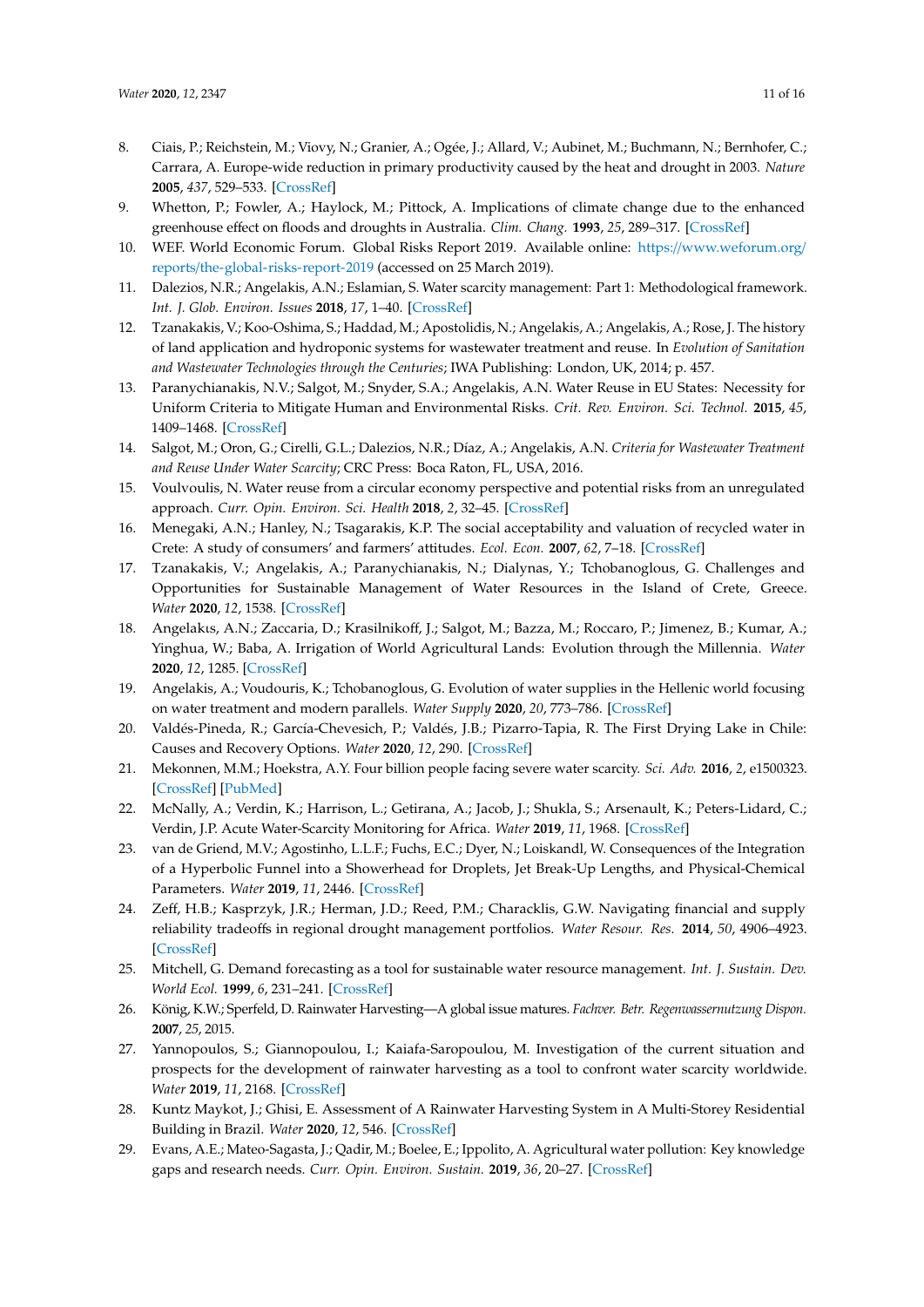- <span id="page-11-0"></span>30. Schwarzenbach, R.P.; Egli, T.; Hofstetter, T.B.; Von Gunten, U.; Wehrli, B. Global water pollution and human health. *Ann. Rev. Environ. Resour.* **2010**, *35*, 109–136. [\[CrossRef\]](http://dx.doi.org/10.1146/annurev-environ-100809-125342)
- <span id="page-11-1"></span>31. Dunham, J.B.; Angermeier, P.L.; Crausbay, S.D.; Cravens, A.E.; Gosnell, H.; McEvoy, J.; Moritz, M.A.; Raheem, N.; Sanford, T. Rivers are social—Ecological systems: Time to integrate human dimensions into riverscape ecology and management. *Wiley Interdiscip. Rev. Water* **2018**, *5*, e1291. [\[CrossRef\]](http://dx.doi.org/10.1002/wat2.1291)
- <span id="page-11-2"></span>32. Jia, W.; Dong, Z.; Duan, C.; Ni, X.; Zhu, Z. Ecological reservoir operation based on DFM and improved PA-DDS algorithm: A case study in Jinsha river, China. *Hum. Ecol. Risk Assess. Int. J.* **2019**, *26*, 1723–1741. [\[CrossRef\]](http://dx.doi.org/10.1080/10807039.2019.1603075)
- <span id="page-11-3"></span>33. Deng, G.; Yao, X.; Jiang, H.; Cao, Y.; Wen, Y.; Wang, W.; Zhao, S.; He, C. Study on the Ecological Operation and Watershed Management of Urban Rivers in Northern China. *Water* **2020**, *12*, 914. [\[CrossRef\]](http://dx.doi.org/10.3390/w12030914)
- <span id="page-11-4"></span>34. Maraun, D. Bias correcting climate change simulations-a critical review. *Curr. Clim. Chang. Rep.* **2016**, *2*, 211–220. [\[CrossRef\]](http://dx.doi.org/10.1007/s40641-016-0050-x)
- <span id="page-11-5"></span>35. Smitha, P.; Narasimhan, B.; Sudheer, K.; Annamalai, H. An improved bias correction method of daily rainfall data using a sliding window technique for climate change impact assessment. *J. Hydrol.* **2018**, *556*, 100–118. [\[CrossRef\]](http://dx.doi.org/10.1016/j.jhydrol.2017.11.010)
- <span id="page-11-6"></span>36. Molina, O.; Luong, T.T.; Bernhofer, C. Projected Changes in the Water Budget for Eastern Colombia Due to Climate Change. *Water* **2019**, *12*, 65. [\[CrossRef\]](http://dx.doi.org/10.3390/w12010065)
- <span id="page-11-7"></span>37. Sivapalan, M.; Konar, M.; Srinivasan, V.; Chhatre, A.; Wutich, A.; Scott, C.A.; Wescoat, J.L.; Rodríguez-Iturbe, I. Socio-hydrology: Use-inspired water sustainability science for the Anthropocene. *Earth's Future* **2014**, *2*, 225–230. [\[CrossRef\]](http://dx.doi.org/10.1002/2013EF000164)
- <span id="page-11-8"></span>38. Orlove, B.; Caton, S.C. Water Sustainability: Anthropological Approaches and Prospects. *Ann. Rev. Anthr.* **2010**, *39*, 401–415. [\[CrossRef\]](http://dx.doi.org/10.1146/annurev.anthro.012809.105045)
- <span id="page-11-9"></span>39. MacDonald, G.M. Water, climate change, and sustainability in the southwest. *Proc. Natl. Acad. Sci. USA* **2010**, *107*, 21256–21262. [\[CrossRef\]](http://dx.doi.org/10.1073/pnas.0909651107) [\[PubMed\]](http://www.ncbi.nlm.nih.gov/pubmed/21149704)
- <span id="page-11-10"></span>40. Kumar, M.; Deka, J.P.; Kumari, O. Development of Water Resilience Strategies in the context of climate change, and rapid urbanization: A discussion on vulnerability mitigation. *Groundw. Sustain. Dev.* **2020**, *10*, 100308. [\[CrossRef\]](http://dx.doi.org/10.1016/j.gsd.2019.100308)
- <span id="page-11-11"></span>41. Ritchie, H.; Roser, M. *Urbanization*; Our World in Data. 2018. Available online: https://[ourworldindata.org](https://ourworldindata.org/how-urban-is-the-world)/ [how-urban-is-the-world](https://ourworldindata.org/how-urban-is-the-world) (accessed on 20 June 2020).
- <span id="page-11-12"></span>42. Niva, V.; Cai, J.; Taka, M.; Kummu, M.; Varis, O. China's sustainable water-energy-food nexus by 2030: Impacts of urbanization on sectoral water demand. *J. Clean. Prod.* **2020**, *251*, 119755. [\[CrossRef\]](http://dx.doi.org/10.1016/j.jclepro.2019.119755)
- <span id="page-11-13"></span>43. Flörke, M.; Schneider, C.; McDonald, R.I. Water competition between cities and agriculture driven by climate change and urban growth. *Nat. Sustain.* **2018**, *1*, 51–58. [\[CrossRef\]](http://dx.doi.org/10.1038/s41893-017-0006-8)
- <span id="page-11-14"></span>44. McGrane, S.J. Impacts of urbanisation on hydrological and water quality dynamics, and urban water management: A review. *Hydrol. Sci. J.* **2016**, *61*, 2295–2311. [\[CrossRef\]](http://dx.doi.org/10.1080/02626667.2015.1128084)
- <span id="page-11-15"></span>45. Tam, V.T.; Nga, T.T.V. Assessment of urbanization impact on groundwater resources in Hanoi, Vietnam. *J. Environ. Manag.* **2018**, *227*, 107–116. [\[CrossRef\]](http://dx.doi.org/10.1016/j.jenvman.2018.08.087)
- <span id="page-11-16"></span>46. Cui, Y.; Xiao, X. Temporal consistency between gross primary production and solar-induced chlorophyll fluorescence in the ten most populous megacity areas over years. *Sci. Rep.* **2017**, *7*, 14963. [\[CrossRef\]](http://dx.doi.org/10.1038/s41598-017-13783-5)
- <span id="page-11-17"></span>47. Hao, L.; Huang, X.; Qin, M.; Liu, Y.; Li, W.; Sun, G. Ecohydrological Processes Explain Urban Dry Island Effects in a Wet Region, Southern China. *Water Resour. Res.* **2018**, *54*, 6757–6771. [\[CrossRef\]](http://dx.doi.org/10.1029/2018WR023002)
- 48. Mi, Z.; Guan, D.; Liu, Z.; Liu, J.; Viguié, V.; Fromer, N.; Wang, Y. Cities: The core of climate change mitigation. *J. Clean. Prod.* **2019**, *207*, 582–589. [\[CrossRef\]](http://dx.doi.org/10.1016/j.jclepro.2018.10.034)
- <span id="page-11-18"></span>49. Singh, R.; Biswal, B. Assessing the Impact of Climate Change on Water Resources: The Challenge Posed by a Multitude of Options. In *Hydrology in a Changing World: Challenges in Modeling*; Singh, S.K., Dhanya, C.T., Eds.; Springer International Publishing: Cham, Switzerland, 2019; pp. 185–204. [\[CrossRef\]](http://dx.doi.org/10.1007/978-3-030-02197-9_9)
- <span id="page-11-19"></span>50. Angelakis, A.N.; Antoniou, G.; Voudouris, K.; Kazakis, N.; Dalezios, N.; Dercas, N. History of floods in Greece: Causes and measures for protection. *Nat. Hazards* **2020**, *101*, 833–852. [\[CrossRef\]](http://dx.doi.org/10.1007/s11069-020-03898-w)
- <span id="page-11-20"></span>51. Grimm, N.B.; Faeth, S.H.; Golubiewski, N.E.; Redman, C.L.; Wu, J.; Bai, X.; Briggs, J.M. Global Change and the Ecology of Cities. *Science* **2008**, *319*, 756–760. [\[CrossRef\]](http://dx.doi.org/10.1126/science.1150195)
- 52. Song, W.; Deng, X.; Yuan, Y.; Wang, Z.; Li, Z. Impacts of land-use change on valued ecosystem service in rapidly urbanized North China Plain. *Ecol. Model.* **2015**, *318*, 245–253. [\[CrossRef\]](http://dx.doi.org/10.1016/j.ecolmodel.2015.01.029)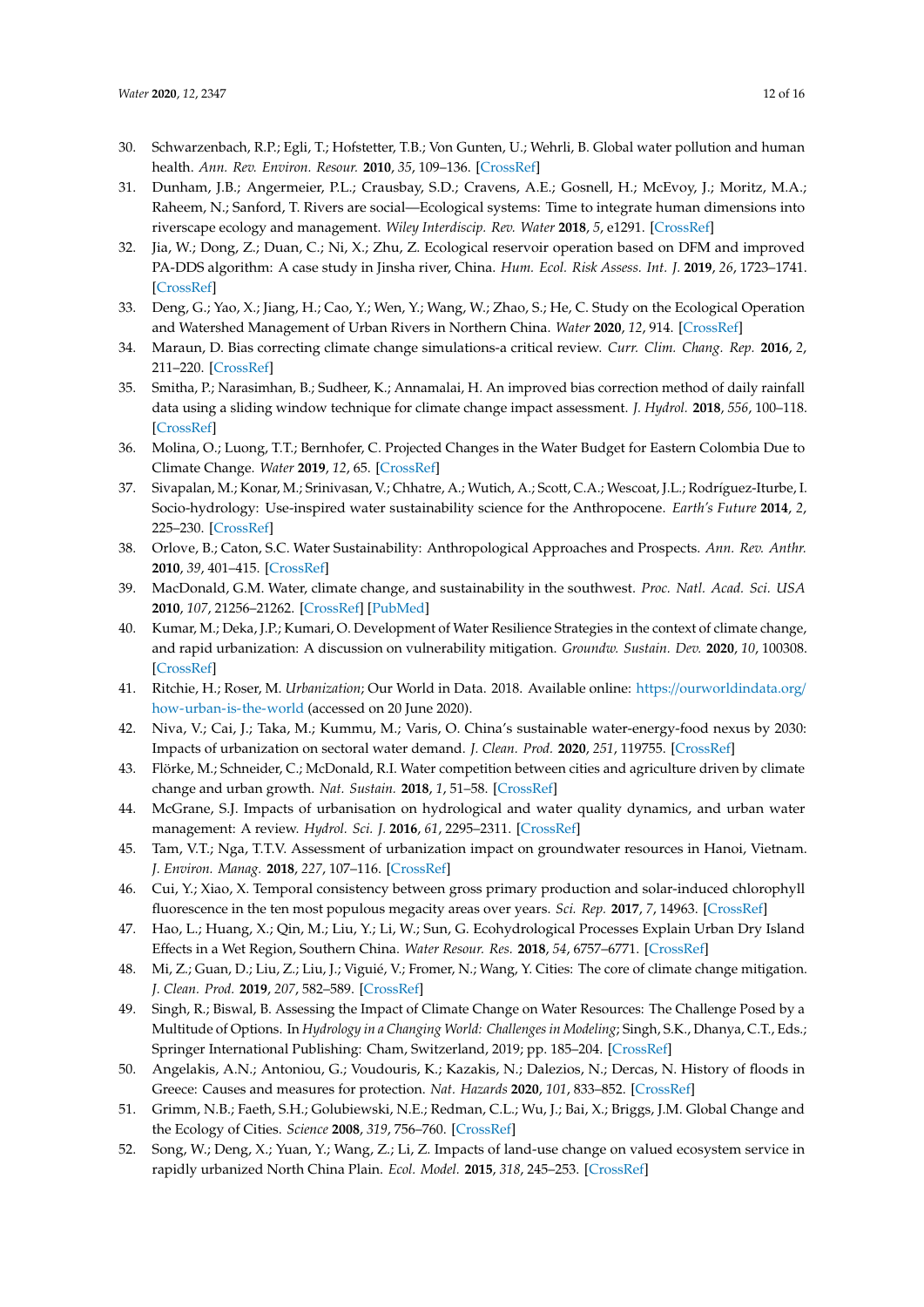- 53. Sun, G.; Li, C.; Hao, L.; Mack, E.; Boggs, J.; McNulty, S.; Caldwell, P.; Sanchez, G.; Meentemeyer, R. *E*ff*ects of Urbanization on Water Yield, Ecosystem Productivity, and Micro-Climate: Case studies in the United States and China*; American Geophysical Union: Washington, DC, USA, 2019; p. 1. [\[CrossRef\]](http://dx.doi.org/10.1002/essoar.10501595.1)
- <span id="page-12-0"></span>54. Li, C.; Sun, G.; Cohen, E.; Zhang, Y.; Xiao, J.; McNulty, S.G.; Meentemeyer, R.K. Modeling the impacts of urbanization on watershed-scale gross primary productivity and tradeoffs with water yield across the conterminous United States. *J. Hydrol.* **2020**, *583*, 124581. [\[CrossRef\]](http://dx.doi.org/10.1016/j.jhydrol.2020.124581)
- <span id="page-12-1"></span>55. AghaKouchak, A.; Chiang, F.; Huning, L.S.; Love, C.A.; Mallakpour, I.; Mazdiyasni, O.; Moftakhari, H.; Papalexiou, S.M.; Ragno, E.; Sadegh, M. Climate Extremes and Compound Hazards in a Warming World. *Ann. Rev. Earth Planet. Sci.* **2020**, *48*, 519–548. [\[CrossRef\]](http://dx.doi.org/10.1146/annurev-earth-071719-055228)
- <span id="page-12-2"></span>56. Bell, J.E.; Brown, C.L.; Conlon, K.; Herring, S.; Kunkel, K.E.; Lawrimore, J.; Luber, G.; Schreck, C.; Smith, A.; Uejio, C. Changes in extreme events and the potential impacts on human health. *J. Air Waste Manag. Assoc.* **2018**, *68*, 265–287. [\[CrossRef\]](http://dx.doi.org/10.1080/10962247.2017.1401017)
- <span id="page-12-3"></span>57. Koutsoyiannis, D. Revisiting global hydrological cycle: Is it intensifying? *Hydrol. Earth Syst. Sci.* **2020**, *24*, 3899–3932. [\[CrossRef\]](http://dx.doi.org/10.5194/hess-24-3899-2020)
- <span id="page-12-4"></span>58. Cramer, W.; Guiot, J.; Fader, M.; Garrabou, J.; Gattuso, J.-P.; Iglesias, A.; Lange, M.A.; Lionello, P.; Llasat, M.C.; Paz, S.; et al. Climate change and interconnected risks to sustainable development in the Mediterranean. *Nat. Clim. Chang.* **2018**, *8*, 972–980. [\[CrossRef\]](http://dx.doi.org/10.1038/s41558-018-0299-2)
- <span id="page-12-5"></span>59. Dai, A. Increasing drought under global warming in observations and models. *Nat. Clim. Chang.* **2013**, *3*, 171. [\[CrossRef\]](http://dx.doi.org/10.1038/nclimate1811)
- <span id="page-12-6"></span>60. Durack, P.J.; Wijffels, S.E.; Matear, R.J. Ocean Salinities Reveal Strong Global Water Cycle Intensification During 1950 to 2000. *Science* **2012**, *336*, 455–458. [\[CrossRef\]](http://dx.doi.org/10.1126/science.1212222) [\[PubMed\]](http://www.ncbi.nlm.nih.gov/pubmed/22539717)
- <span id="page-12-7"></span>61. Huntington, T.G. Evidence for intensification of the global water cycle: Review and synthesis. *J. Hydrol.* **2006**, *319*, 83–95. [\[CrossRef\]](http://dx.doi.org/10.1016/j.jhydrol.2005.07.003)
- <span id="page-12-8"></span>62. Fowler, H.J.; Wilby, R.L. Detecting changes in seasonal precipitation extremes using regional climate model projections: Implications for managing fluvial flood risk. *Water Resour. Res.* **2010**, *46*. [\[CrossRef\]](http://dx.doi.org/10.1029/2008WR007636)
- <span id="page-12-9"></span>63. Hausfather, Z.; Drake, H.F.; Abbott, T.; Schmidt, G.A. Evaluating the Performance of Past Climate Model Projections. *Geophys. Res. Lett.* **2020**, *47*, e2019GL085378. [\[CrossRef\]](http://dx.doi.org/10.1029/2019GL085378)
- <span id="page-12-10"></span>64. Abatzoglou, J.T.; Brown, T.J. A comparison of statistical downscaling methods suited for wildfire applications. *Int. J. Climatol.* **2012**, *32*, 772–780. [\[CrossRef\]](http://dx.doi.org/10.1002/joc.2312)
- <span id="page-12-11"></span>65. Wada, Y.; Wisser, D.; Eisner, S.; Flörke, M.; Gerten, D.; Haddeland, I.; Hanasaki, N.; Masaki, Y.; Portmann, F.T.; Stacke, T. Multimodel projections and uncertainties of irrigation water demand under climate change. *Geophys. Res. Lett.* **2013**, *40*, 4626–4632. [\[CrossRef\]](http://dx.doi.org/10.1002/grl.50686)
- <span id="page-12-12"></span>66. Bernacchi, C.J.; Kimball, B.A.; Quarles, D.R.; Long, S.P.; Ort, D.R. Decreases in stomatal conductance of soybean under open-air elevation of [CO2] are closely coupled with decreases in ecosystem evapotranspiration. *Plant Physiol.* **2007**, *143*, 134–144. [\[CrossRef\]](http://dx.doi.org/10.1104/pp.106.089557)
- <span id="page-12-13"></span>67. Gray, S.B.; Dermody, O.; Klein, S.P.; Locke, A.M.; McGrath, J.M.; Paul, R.E.; Rosenthal, D.M.; Ruiz-Vera, U.M.; Siebers, M.H.; Strellner, R.; et al. Intensifying drought eliminates the expected benefits of elevated carbon dioxide for soybean. *Nat. Plants* **2016**, *2*, 16132. [\[CrossRef\]](http://dx.doi.org/10.1038/nplants.2016.132)
- <span id="page-12-14"></span>68. Malek, K.; Adam, J.C.; Stöckle, C.O.; Peters, R.T. Climate change reduces water availability for agriculture by decreasing non-evaporative irrigation losses. *J. Hydrol.* **2018**, *561*, 444–460. [\[CrossRef\]](http://dx.doi.org/10.1016/j.jhydrol.2017.11.046)
- <span id="page-12-15"></span>69. Berdugo, M.; Delgado-Baquerizo, M.; Soliveres, S.; Hernandez-Clemente, R.; Zhao, Y.; Gaitan, J.J.; Gross, N.; Saiz, H.; Maire, V.; Lehman, A.; et al. Global ecosystem thresholds driven by aridity. *Science* **2020**, *367*, 787–790. [\[CrossRef\]](http://dx.doi.org/10.1126/science.aay5958)
- <span id="page-12-16"></span>70. Xenochristou, M.; Kapelan, Z.; Hutton, C. Using Smart Demand-Metering Data and Customer Characteristics to Investigate Influence of Weather on Water Consumption in the UK. *J. Water Resour. Plan. Manag.* **2020**, *146*, 04019073. [\[CrossRef\]](http://dx.doi.org/10.1061/(ASCE)WR.1943-5452.0001148)
- <span id="page-12-17"></span>71. Fisher, J.B.; Melton, F.; Middleton, E.; Hain, C.; Anderson, M.; Allen, R.; McCabe, M.F.; Hook, S.; Baldocchi, D.; Townsend, P.A.; et al. The future of evapotranspiration: Global requirements for ecosystem functioning, carbon and climate feedbacks, agricultural management, and water resources. *Water Resour. Res.* **2017**, *53*, 2618–2626. [\[CrossRef\]](http://dx.doi.org/10.1002/2016WR020175)
- <span id="page-12-18"></span>72. Kustas, W.P.; Anderson, M.C.; Alfieri, J.G.; Knipper, K.; Torres-Rua, A.; Parry, C.K.; Nieto, H.; Agam, N.; White, W.A.; Gao, F.; et al. The Grape Remote Sensing Atmospheric Profile and Evapotranspiration Experiment. *Bull. Am. Meteorol. Soc.* **2018**, *99*, 1791–1812. [\[CrossRef\]](http://dx.doi.org/10.1175/BAMS-D-16-0244.1)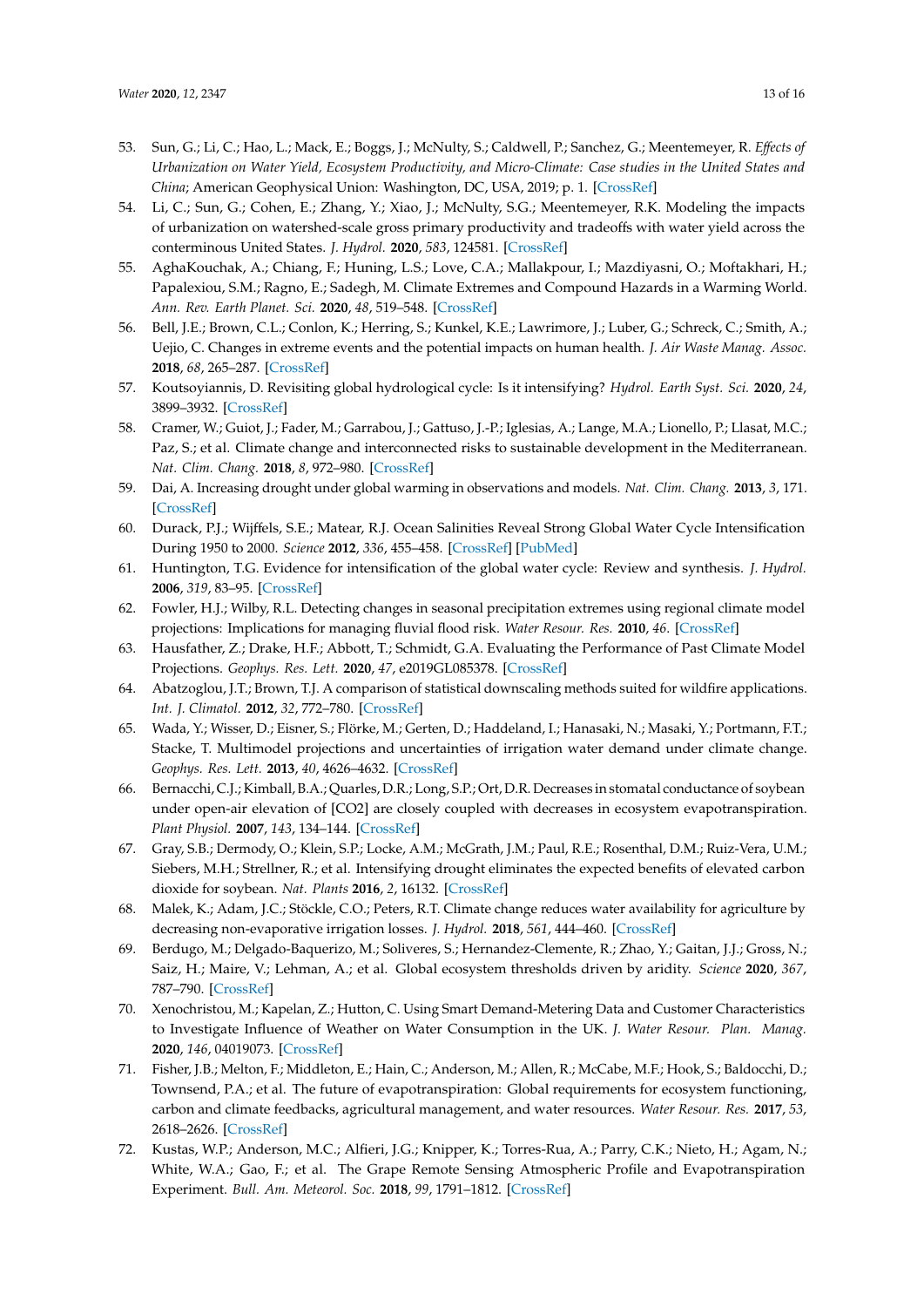- <span id="page-13-0"></span>73. Schuetze, T.; Santiago-Fandiño, V. Quantitative assessment of water use efficiency in urban and domestic buildings. *Water* **2013**, *5*, 1172–1193. [\[CrossRef\]](http://dx.doi.org/10.3390/w5031172)
- <span id="page-13-1"></span>74. Tang, X.; Li, H.; Desai, A.R.; Nagy, Z.; Luo, J.; Kolb, T.E.; Olioso, A.; Xu, X.; Yao, L.; Kutsch, W.; et al. How is water-use efficiency of terrestrial ecosystems distributed and changing on Earth? *Sci. Rep.* **2014**, *4*, 7483. [\[CrossRef\]](http://dx.doi.org/10.1038/srep07483)
- <span id="page-13-2"></span>75. Seibt, U.; Rajabi, A.; Griffiths, H.; Berry, J.A. Carbon isotopes and water use efficiency: Sense and sensitivity. *Oecologia* **2008**, *155*, 441. [\[CrossRef\]](http://dx.doi.org/10.1007/s00442-007-0932-7)
- <span id="page-13-3"></span>76. Asano, T.; Burton, F.; Leverenz, H.; Tsuchihashi, R.; Tchobanoglous, G. *Water Reuse-Issues, Technologies, and Applications*; McGrow-Hill: New York, NY, USA, 2007.
- 77. Angelakis, A.; Gikas, P. Water reuse: Overview of current practices and trends in the world with emphasis on EU states. *Water Util. J.* **2014**, *8*, e78.
- 78. Paranychianakis, N.V.; Angelakis, A.N.; Leverenz, H.; Tchobanoglous, G. Treatment of Wastewater With Slow Rate Systems: A Review of Treatment Processes and Plant Functions. *Crit. Rev. Environ. Sci. Technol.* **2006**, *36*, 187–259. [\[CrossRef\]](http://dx.doi.org/10.1080/10643380500542756)
- <span id="page-13-4"></span>79. Ghernaout, D. Increasing trends towards drinking water reclamation from treated wastewater. *World J. Appl. Chem.* **2018**, *3*, 1–9. [\[CrossRef\]](http://dx.doi.org/10.11648/j.wjac.20180301.11)
- <span id="page-13-5"></span>80. Gude, V.G. Desalination and water reuse to address global water scarcity. *Rev. Environ. Sci. Bio*/*Technol.* **2017**, *16*, 591–609. [\[CrossRef\]](http://dx.doi.org/10.1007/s11157-017-9449-7)
- <span id="page-13-6"></span>81. Morote, Á.-F.; Olcina, J.; Hernández, M. The use of non-conventional water resources as a means of adaptation to drought and climate change in Semi-Arid Regions: South-Eastern Spain. *Water* **2019**, *11*, 93. [\[CrossRef\]](http://dx.doi.org/10.3390/w11010093)
- <span id="page-13-7"></span>82. EC-COM. European Commission. From the Commission to the European Parliament, the Council, the European Economic and Social Committee and the Committee of the Regions on the Implementation of the Circular Economy Action Plan (190 Final). Available online: https://ec.europa.eu/[environment](https://ec.europa.eu/environment/circular-economy/index_en.htm)/circulareconomy/[index\\_en.htm](https://ec.europa.eu/environment/circular-economy/index_en.htm) (accessed on 20 June 2020).
- <span id="page-13-9"></span>83. Sgroi, M.; Vagliasindi, F.G.A.; Roccaro, P. Feasibility, sustainability and circular economy concepts in water reuse. *Curr. Opin. Environ. Sci. Health* **2018**, *2*, 2020–2025. [\[CrossRef\]](http://dx.doi.org/10.1016/j.coesh.2018.01.004)
- <span id="page-13-8"></span>84. Shen, K.-W.; Li, L.; Wang, J.-Q. Circular economy model for recycling waste resources under government participation: A case study in industrial waste water circulation in China. *Technol. Econ. Dev. Econ.* **2020**, *26*, 21–47. [\[CrossRef\]](http://dx.doi.org/10.3846/tede.2019.11249)
- <span id="page-13-10"></span>85. Pazda, M.; Kumirska, J.; Stepnowski, P.; Mulkiewicz, E. Antibiotic resistance genes identified in wastewater treatment plant systems—A review. *Sci. Total Environ.* **2019**, *697*, 134023. [\[CrossRef\]](http://dx.doi.org/10.1016/j.scitotenv.2019.134023)
- <span id="page-13-11"></span>86. Zerva, I.; Alexandropoulou, I.; Panopoulou, M.; Melidis, P.; Ntougias, S. Antibiotic Resistance Genes Dynamics at the Different Stages of the Biological Process in a Full-Scale Wastewater Treatment Plant. *Proceedings* **2018**, *2*, 650. [\[CrossRef\]](http://dx.doi.org/10.3390/proceedings2110650)
- <span id="page-13-12"></span>87. Sabri, N.A.; Schmitt, H.; Van der Zaan, B.; Gerritsen, H.W.; Zuidema, T.; Rijnaarts, H.H.M.; Langenhoff, A.A.M. Prevalence of antibiotics and antibiotic resistance genes in a wastewater effluent-receiving river in the Netherlands. *J. Environ. Chem. Eng.* **2020**, *8*, 102245. [\[CrossRef\]](http://dx.doi.org/10.1016/j.jece.2018.03.004)
- <span id="page-13-13"></span>88. Adegoke, A.A.; Amoah, I.D.; Stenström, T.A.; Verbyla, M.E.; Mihelcic, J.R. Epidemiological Evidence and Health Risks Associated With Agricultural Reuse of Partially Treated and Untreated Wastewater: A Review. *Front. Public Health* **2018**, *6*, 337. [\[CrossRef\]](http://dx.doi.org/10.3389/fpubh.2018.00337)
- <span id="page-13-14"></span>89. Iglesias, R.; Ortega, E.; Batanero, G.; Quintas, L. Water reuse in Spain: Data overview and costs estimation of suitable treatment trains. *Desalination* **2010**, *263*, 1–10. [\[CrossRef\]](http://dx.doi.org/10.1016/j.desal.2010.06.038)
- <span id="page-13-15"></span>90. Kotsifakis, K.; Kourtis, I.; Feloni, E.; Baltas, E. *Assessment of Rain Harvesting and RES Desalination for Meeting Water Needs in an Island in Greece*; Springer: Cham, Switzerland, 2020; pp. 59–62.
- <span id="page-13-17"></span>91. GhaffarianHoseini, A.; Tookey, J.; GhaffarianHoseini, A.; Yusoff, S.M.; Hassan, N.B. State of the art of rainwater harvesting systems towards promoting green built environments: A review. *Desalination Water Treat.* **2016**, *57*, 95–104. [\[CrossRef\]](http://dx.doi.org/10.1080/19443994.2015.1021097)
- 92. Campisano, A.; Butler, D.; Ward, S.; Burns, M.J.; Friedler, E.; DeBusk, K.; Fisher-Jeffes, L.N.; Ghisi, E.; Rahman, A.; Furumai, H. Urban rainwater harvesting systems: Research, implementation and future perspectives. *Water Res.* **2017**, *115*, 195–209. [\[CrossRef\]](http://dx.doi.org/10.1016/j.watres.2017.02.056)
- <span id="page-13-16"></span>93. Yosef, B.A.; Asmamaw, D.K. Rainwater harvesting: An option for dry land agriculture in arid and semi-arid Ethiopia. *Int. J. Water Resour. Environ. Eng.* **2015**, *7*, 17–28.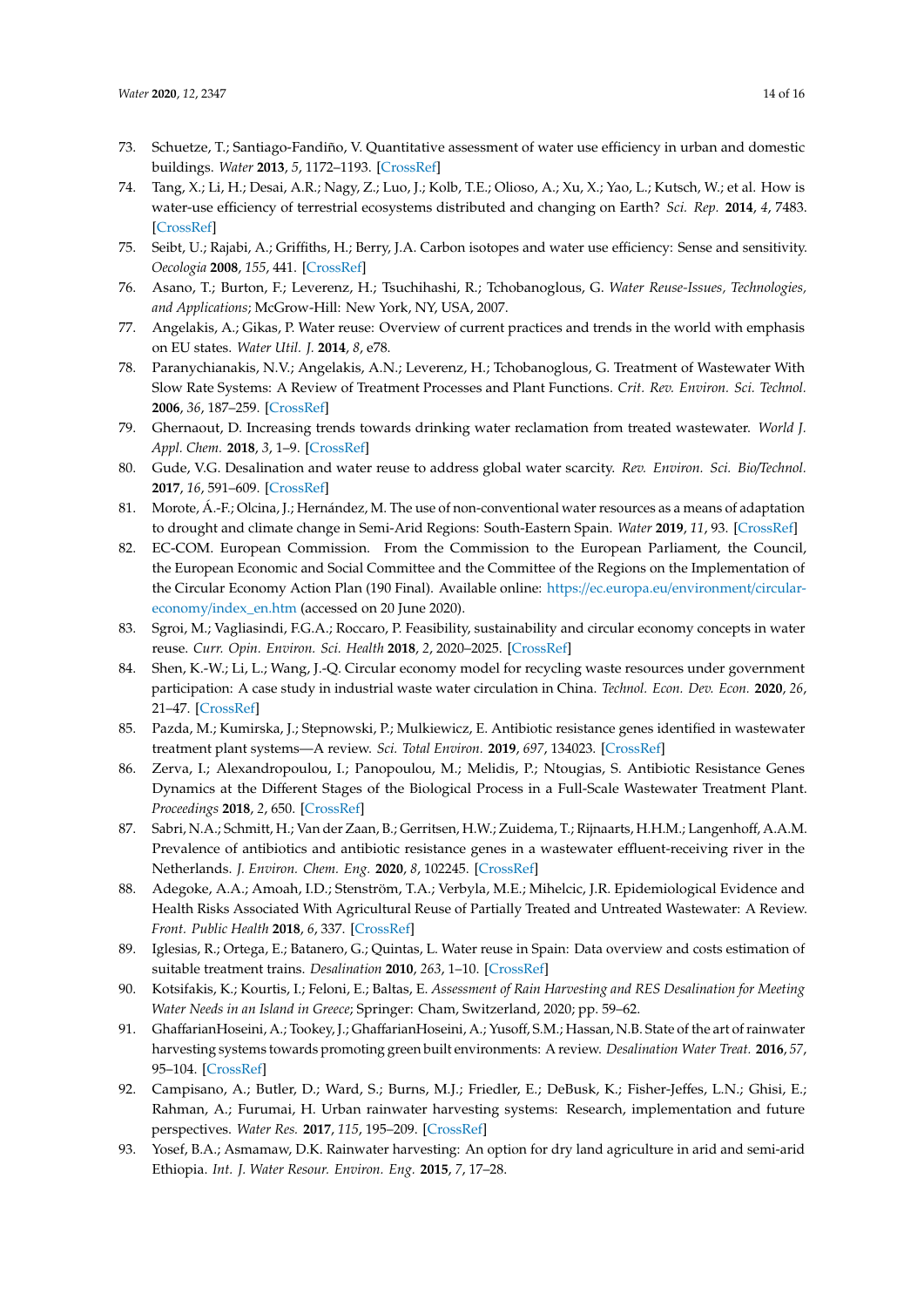- <span id="page-14-0"></span>94. Elgert, L.; Austin, P.; Picchione, K. Improving water security through rainwater harvesting: A case from Guatemala and the potential for expanding coverage. *Int. J. Water Resour. Dev.* **2016**, *32*, 765–780. [\[CrossRef\]](http://dx.doi.org/10.1080/07900627.2015.1104499)
- <span id="page-14-2"></span>95. Suleiman, L.; Olofsson, B.; Saurí, D.; Palau-Rof, L. A breakthrough in urban rain-harvesting schemes through planning for urban greening: Case studies from Stockholm and Barcelona. *Urban For. Urban Green.* **2020**, *51*, 126678. [\[CrossRef\]](http://dx.doi.org/10.1016/j.ufug.2020.126678)
- <span id="page-14-1"></span>96. Saurí, D.; Palau-Rof, L. Urban drainage in Barcelona: From hazard to resource? *Water Altern.* **2017**, *10*, 475–492.
- <span id="page-14-3"></span>97. Demetropoulou, L.; Lilli, M.A.; Petousi, I.; Nikolaou, T.; Fountoulakis, M.; Kritsotakis, M.; Panakoulia, S.; Giannakis, G.V.; Manios, T.; Nikolaidis, N.P. Innovative methodology for the prioritization of the Program of Measures for integrated water resources management of the Region of Crete, Greece. *Sci. Total Environ.* **2019**, *672*, 61–70. [\[CrossRef\]](http://dx.doi.org/10.1016/j.scitotenv.2019.03.397) [\[PubMed\]](http://www.ncbi.nlm.nih.gov/pubmed/30954824)
- <span id="page-14-4"></span>98. Gwenzi, W.; Dunjana, N.; Pisa, C.; Tauro, T.; Nyamadzawo, G. Water quality and public health risks associated with roof rainwater harvesting systems for potable supply: Review and perspectives. *Sustain. Water Qual. Ecol.* **2015**, *6*, 107–118. [\[CrossRef\]](http://dx.doi.org/10.1016/j.swaqe.2015.01.006)
- <span id="page-14-5"></span>99. Lee, K.E.; Mokhtar, M.; Hanafiah, M.M.; Halim, A.A.; Badusah, J. Rainwater harvesting as an alternative water resource in Malaysia: Potential, policies and development. *J. Clean. Prod.* **2016**, *126*, 218–222. [\[CrossRef\]](http://dx.doi.org/10.1016/j.jclepro.2016.03.060)
- <span id="page-14-6"></span>100. Devkota, J.; Schlachter, H.; Apul, D. Life cycle based evaluation of harvested rainwater use in toilets and for irrigation. *J. Clean. Prod.* **2015**, *95*, 311–321. [\[CrossRef\]](http://dx.doi.org/10.1016/j.jclepro.2015.02.021)
- <span id="page-14-7"></span>101. Morales-Pinzón, T.; Rieradevall, J.; Gasol, C.M.; Gabarrell, X. Modelling for economic cost and environmental analysis of rainwater harvesting systems. *J. Clean. Prod.* **2015**, *87*, 613–626. [\[CrossRef\]](http://dx.doi.org/10.1016/j.jclepro.2014.10.021)
- <span id="page-14-8"></span>102. Garcia-Rodriguez, L. Seawater desalination driven by renewable energies: A review. *Desalination* **2002**, *143*, 103–113. [\[CrossRef\]](http://dx.doi.org/10.1016/S0011-9164(02)00232-1)
- <span id="page-14-9"></span>103. Gude, V.G. Desalination and sustainability—An appraisal and current perspective. *Water Res.* **2016**, *89*, 87–106. [\[CrossRef\]](http://dx.doi.org/10.1016/j.watres.2015.11.012) [\[PubMed\]](http://www.ncbi.nlm.nih.gov/pubmed/26641014)
- <span id="page-14-10"></span>104. Fritzmann, C.; Löwenberg, J.; Wintgens, T.; Melin, T. State-of-the-art of reverse osmosis desalination. *Desalination* **2007**, *216*, 1–76. [\[CrossRef\]](http://dx.doi.org/10.1016/j.desal.2006.12.009)
- 105. Ang, W.L.; Wahab Mohammad, A.; Johnson, D.; Hilal, N. Forward osmosis research trends in desalination and wastewater treatment: A review of research trends over the past decade. *J. Water Process. Eng.* **2019**, *31*, 100886. [\[CrossRef\]](http://dx.doi.org/10.1016/j.jwpe.2019.100886)
- 106. Khawaji, A.D.; Kutubkhanah, I.K.; Wie, J.-M. Advances in seawater desalination technologies. *Desalination* **2008**, *221*, 47–69. [\[CrossRef\]](http://dx.doi.org/10.1016/j.desal.2007.01.067)
- 107. Shannon, M.A.; Bohn, P.W.; Elimelech, M.; Georgiadis, J.G.; Marinas, B.J.; Mayes, A.M. Science and technology for water purification in the coming decades. In *Nanoscience and Technology: A Collection of Reviews from Nature Journals*; World Scientific: Singapore, 2010; pp. 337–346.
- <span id="page-14-13"></span>108. Voutchkov, N. Energy use for membrane seawater desalination—Current status and trends. *Desalination* **2018**, *431*, 2–14. [\[CrossRef\]](http://dx.doi.org/10.1016/j.desal.2017.10.033)
- <span id="page-14-11"></span>109. Oatley-Radcliffe, D.L.; Walters, M.; Ainscough, T.J.; Williams, P.M.; Mohammad, A.W.; Hilal, N. Nanofiltration membranes and processes: A review of research trends over the past decade. *J. Water Process. Eng.* **2017**, *19*, 164–171. [\[CrossRef\]](http://dx.doi.org/10.1016/j.jwpe.2017.07.026)
- <span id="page-14-12"></span>110. GlobalWater Intelligence. *Desalination Yearbook 2016–2017, Water Desalination Report*; GlobalWater Intelligence: Oxford, UK, 2016.
- <span id="page-14-14"></span>111. World Water Assessment Programme. *The United Nations World Water Development Report 3: Water in a Changing World (Two-Volume Set)*; Earthscan: London, UK, 2009.
- <span id="page-14-15"></span>112. Smith, L.; Inman, A.; Lai, X.; Zhang, H.; Fanqiao, M.; Jianbin, Z.; Burke, S.; Rahn, C.; Siciliano, G.; Haygarth, P.M. Mitigation of diffuse water pollution from agriculture in England and China, and the scope for policy transfer. *Land Use Policy* **2017**, *61*, 208–219. [\[CrossRef\]](http://dx.doi.org/10.1016/j.landusepol.2016.09.028)
- <span id="page-14-16"></span>113. Olmstead, S.M. The Economics of Water Quality. *Rev. Environ. Econ. Policy* **2009**, *4*, 44–62. [\[CrossRef\]](http://dx.doi.org/10.1093/reep/rep016)
- <span id="page-14-17"></span>114. Fenwick, A. Waterborne infectious diseases—Could they be consigned to history? *Science* **2006**, *313*, 1077–1081. [\[CrossRef\]](http://dx.doi.org/10.1126/science.1127184)
- <span id="page-14-18"></span>115. Craun, G.F. *Waterborne Diseases in the USA*; CRC Press: Boca Raton, FL, USA, 2018.
- <span id="page-14-19"></span>116. Malik, A.; Yasar, A.; Tabinda, A.; Abubakar, M. Water-borne diseases, cost of illness and willingness to pay for diseases interventions in rural communities of developing countries. *Iran. J. Public Health* **2012**, *41*, 39.